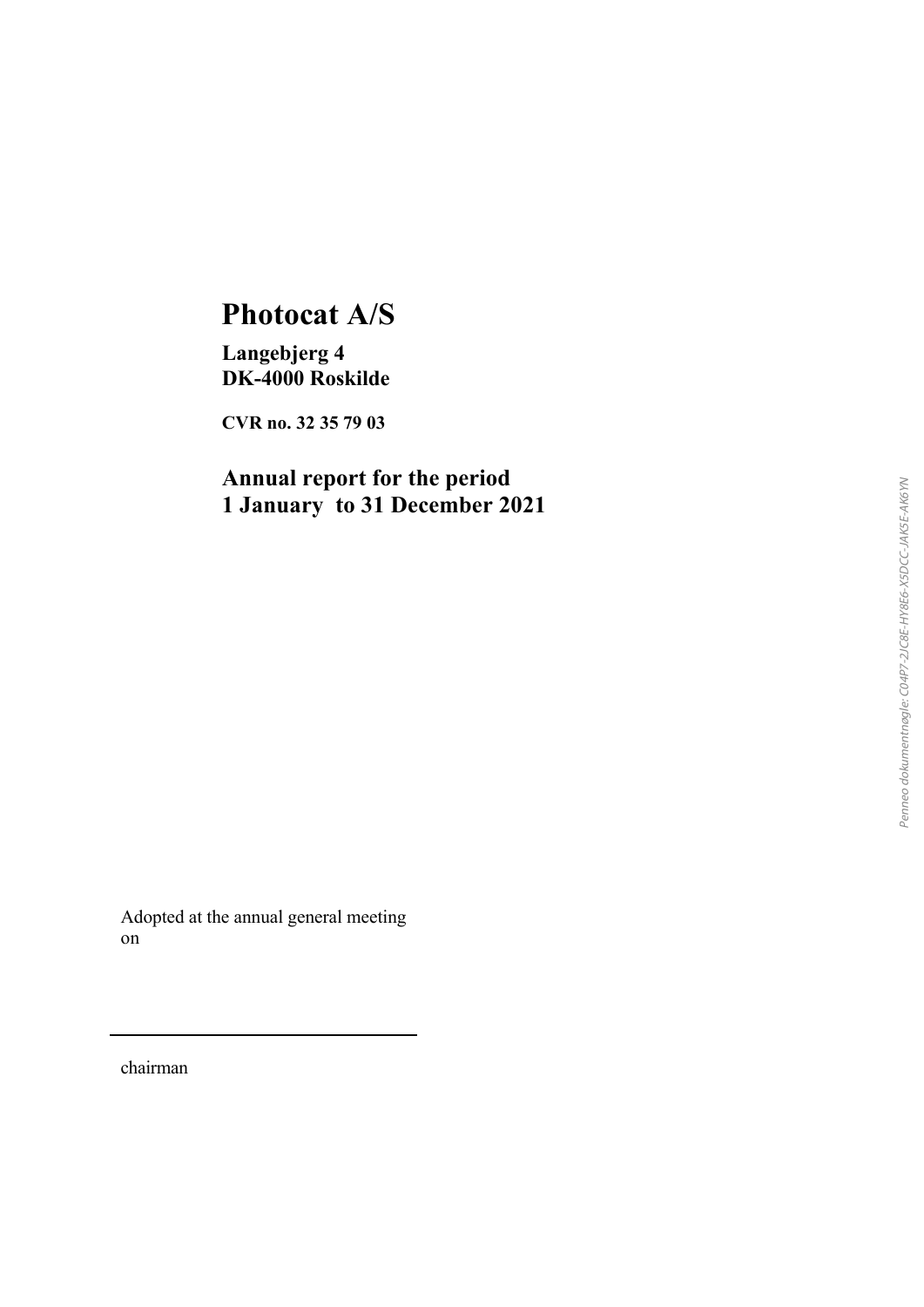## **Table of contents**

|                                              | Page           |
|----------------------------------------------|----------------|
| <b>Statements</b>                            |                |
| Statement by management on the annual report | $\overline{2}$ |
| <b>Independent Auditor's Report</b>          | 3              |
| <b>Management's review</b>                   |                |
| Company details                              | 6              |
| Management's review                          | 7              |
| <b>Financial statements</b>                  |                |
| Accounting policies                          | 10             |
| Income statement 1 January - 31 December     | 17             |
| Balance sheet 31 December                    | 18             |
| Statement of changes in equity               | 20             |
| Cash flow statement 1 January - 31 December  | 21             |
| Notes                                        | 22             |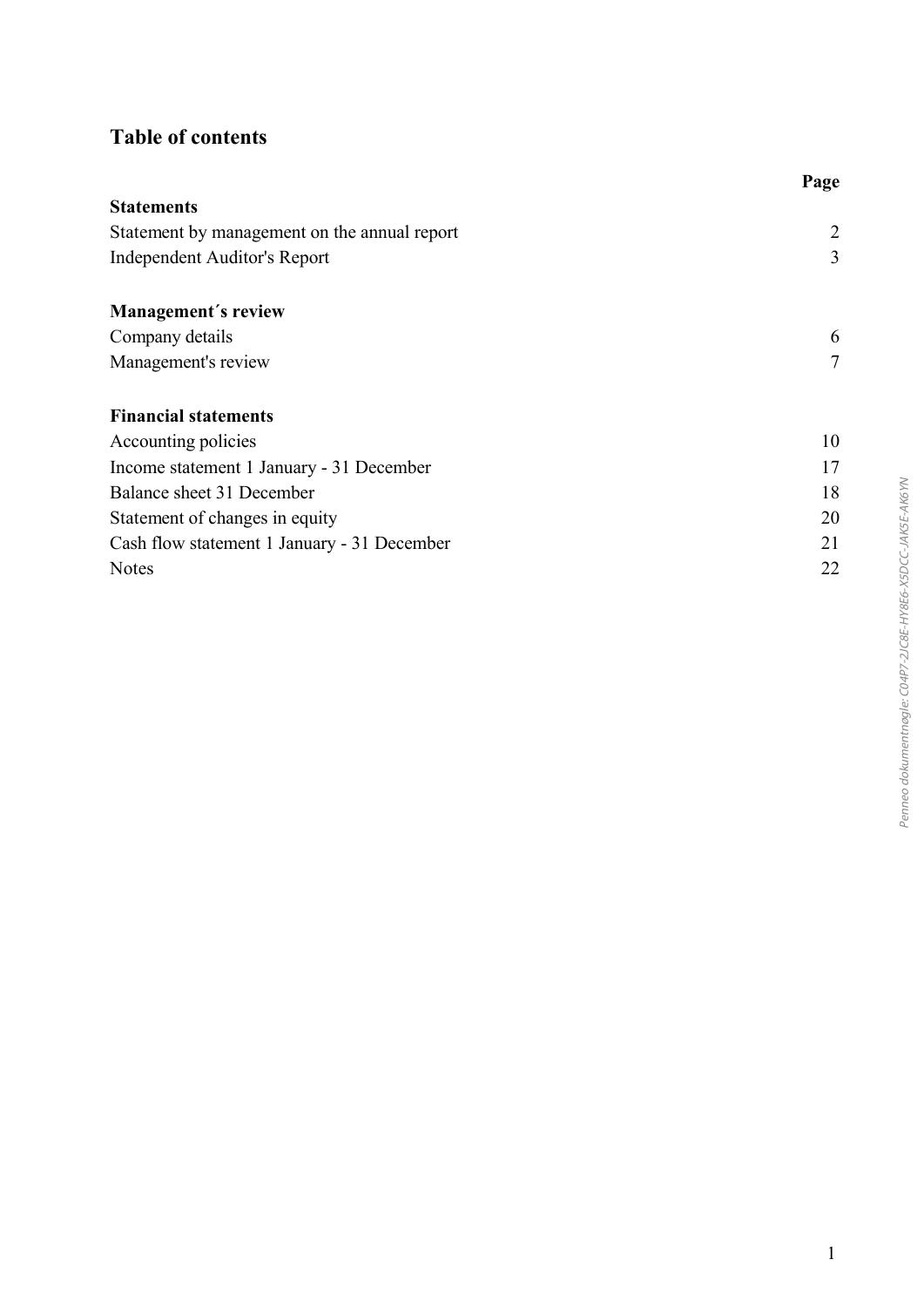### **Statement by management on the annual report**

The supervisory board and executive board have today discussed and approved the annual report of Photocat A/S for the financial year 1 January - 31 December 2021.

The annual report is prepared in accordance with the Danish Financial Statements Act.

In our opinion, the financial statements give a true and fair view of the company's financial position at 31 December 2021 and of the results of the company's operations and cash flows for the financial year 1 January - 31 December 2021.

In our opinion, management's review includes a fair review of the matters dealt with in the management's review.

Management recommends that the annual report should be approved by the company in general meeting.

Roskilde, 28 April 2022

#### **Executive board**

Michael Humle **Director** 

#### **Supervisory board**

Mette Therkildsen chairman

Theis Holst Reenberg Tom Weidner

Jens Rom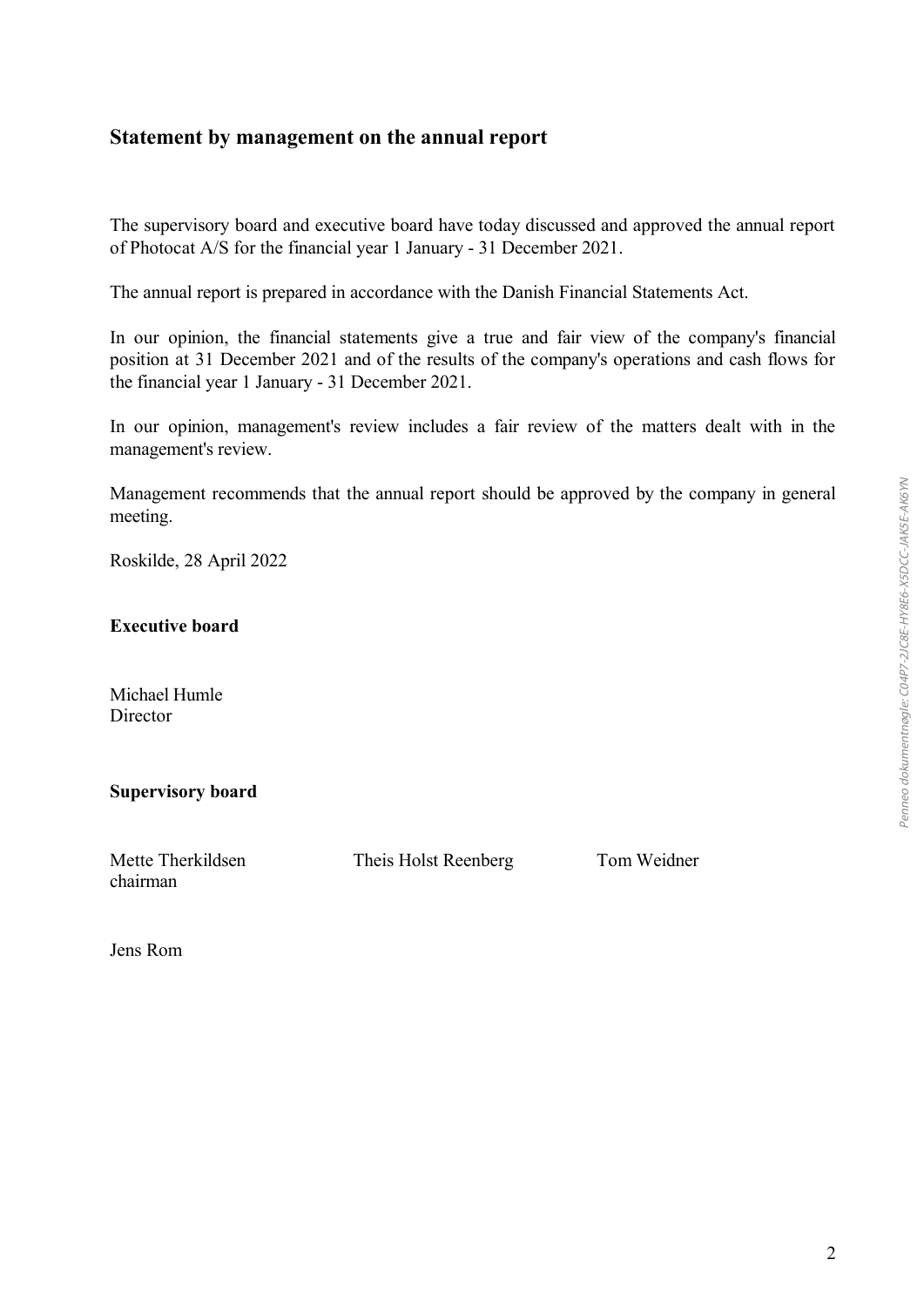## **Independent Auditor's Report**

## *To the Shareholders of Photocat A/S* **Opinion**

In our opinion, the Financial Statements give a true and fair view of the financial position of the Company at 31 December 2021, and of the results of the Company's operations for the financial year 1 January - 31 December 2021 in accordance with the Danish Financial Statements Act.

We have audited the Financial Statements of Photocat A/S for the financial year 1 January - 31 December 2021, which comprise income statement, balance sheet, statement of changes in equity and notes, including a summary of significant accounting policies (''financial statements'').

#### **Basis for Opinion**

We conducted our audit in accordance with International Standards on Auditing (ISAs) and the additional requirements applicable in Denmark. Our responsibilities under those standards and requirements are further described in the Auditor's Responsibilities for the Audit of the Financial Statements section of our report. We are independent of the Company in accordance with the International Ethics Standards Board for Accountants' International Code of Ethics for Professional Accountants (IESBA Code) and the additional ethical requirements applicable in Denmark, and we have fulfilled our other ethical responsibilities in accordance with these requirements and the IESBA Code. We believe that the audit evidence we have obtained is sufficient and appropriate to provide a basis for our opinion.

#### **Statement on Management's Review**

Management is responsible for Management's Review.

Our opinion on the financial statements does not cover Management's Review, and we do not express any form of assurance conclusion thereon.

In connection with our audit of the financial statements, our responsibility is to read Management's Review and, in doing so, consider whether Management's Review is materially inconsistent with the financial statements or our knowledge obtained during the audit, or otherwise appears to be materially misstated.

Moreover, it is our responsibility to consider whether Management's Review provides the information required under the Danish Financial Statements Act.

Based on the work we have performed, in our view, Management's Review is in accordance with the Financial Statements and has been prepared in accordance with the requirements of the Danish Financial Statements Act. We did not identify any material misstatement in Management's Review.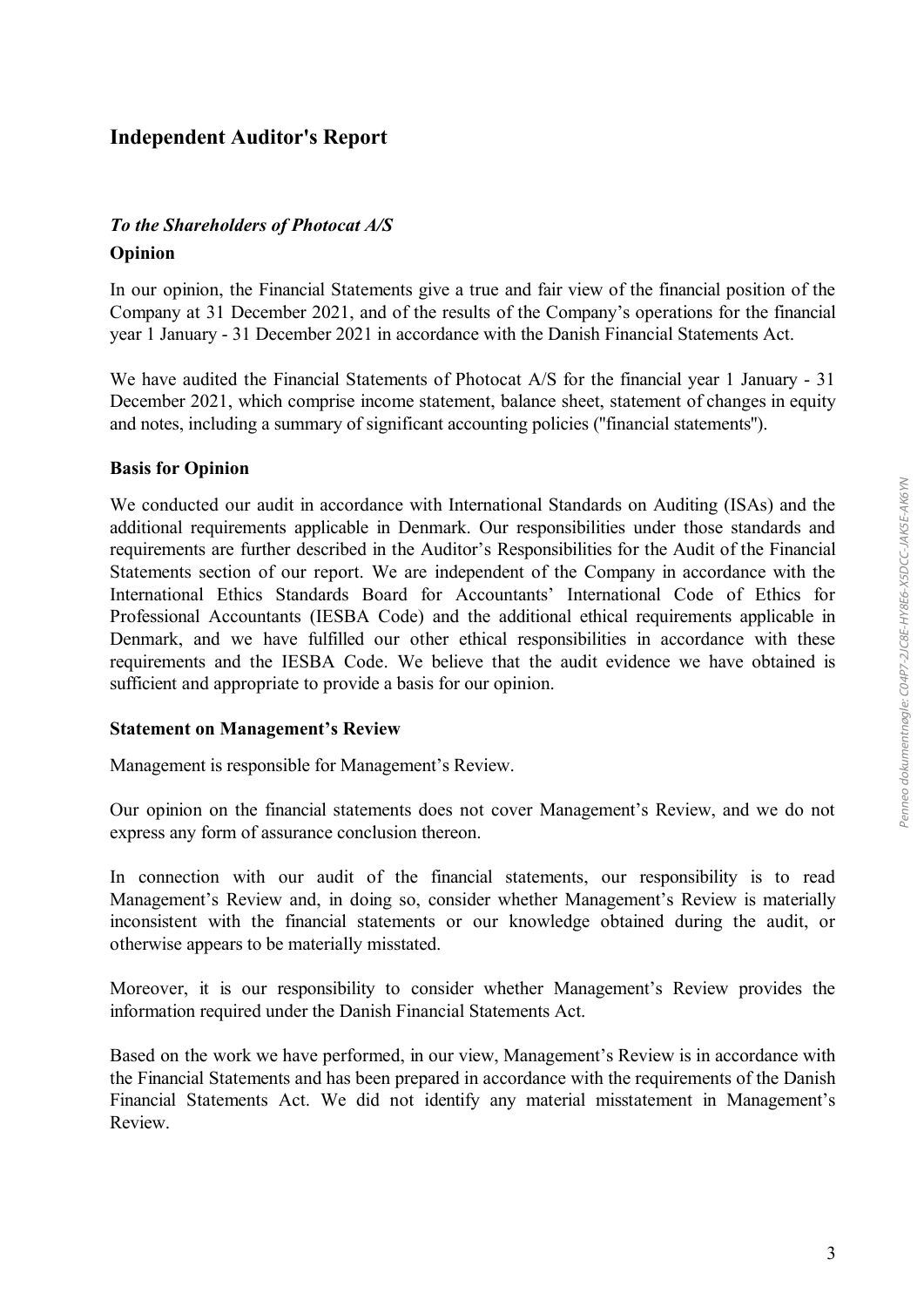## **Independent Auditor's Report**

#### **Management's Responsibilities for the Financial Statements**

Management is responsible for the preparation of Financial Statements that give a true and fair view in accordance with the Danish Financial Statements Act, and for such internal control as Management determines is necessary to enable the preparation of financial statements that are free from material misstatement, whether due to fraud or error.

In preparing the financial statements, Management is responsible for assessing the Company's ability to continue as a going concern, disclosing, as applicable, matters related to going concern and using the going concern basis of accounting in preparing the financial statements unless Management either intends to liquidate the Company or to cease operations, or has no realistic alternative but to do so.

#### **Auditor's Responsibilities for the Audit of the Financial Statements**

Our objectives are to obtain reasonable assurance about whether the financial statements as a whole are free from material misstatement, whether due to fraud or error, and to issue an auditor's report that includes our opinion. Reasonable assurance is a high level of assurance, but is not a guarantee that an audit conducted in accordance with ISAs and the additional requirements applicable in Denmark will always detect a material misstatement when it exists. Misstatements can arise from fraud or error and are considered material if, individually or in the aggregate, they could reasonably be expected to influence the economic decisions of users taken on the basis of these financial statements.

As part of an audit conducted in accordance with ISAs and the additional requirements applicable in Denmark, we exercise professional judgment and maintain professional skepticism throughout the audit. We also:

- Identify and assess the risks of material misstatement of the financial statements, whether due to fraud or error, design and perform audit procedures responsive to those risks, and obtain audit evidence that is sufficient and appropriate to provide a basis for our opinion. The risk of not detecting a material misstatement resulting from fraud is higher than for one resulting from error as fraud may involve collusion, forgery, intentional omissions, misrepresentations, or the override of internal control.
- Obtain an understanding of internal control relevant to the audit in order to design audit procedures that are appropriate in the circumstances, but not for the purpose of expressing an opinion on the effectiveness of the Company's internal control.
- Evaluate the appropriateness of accounting policies used and the reasonableness of accounting estimates and related disclosures made by Management.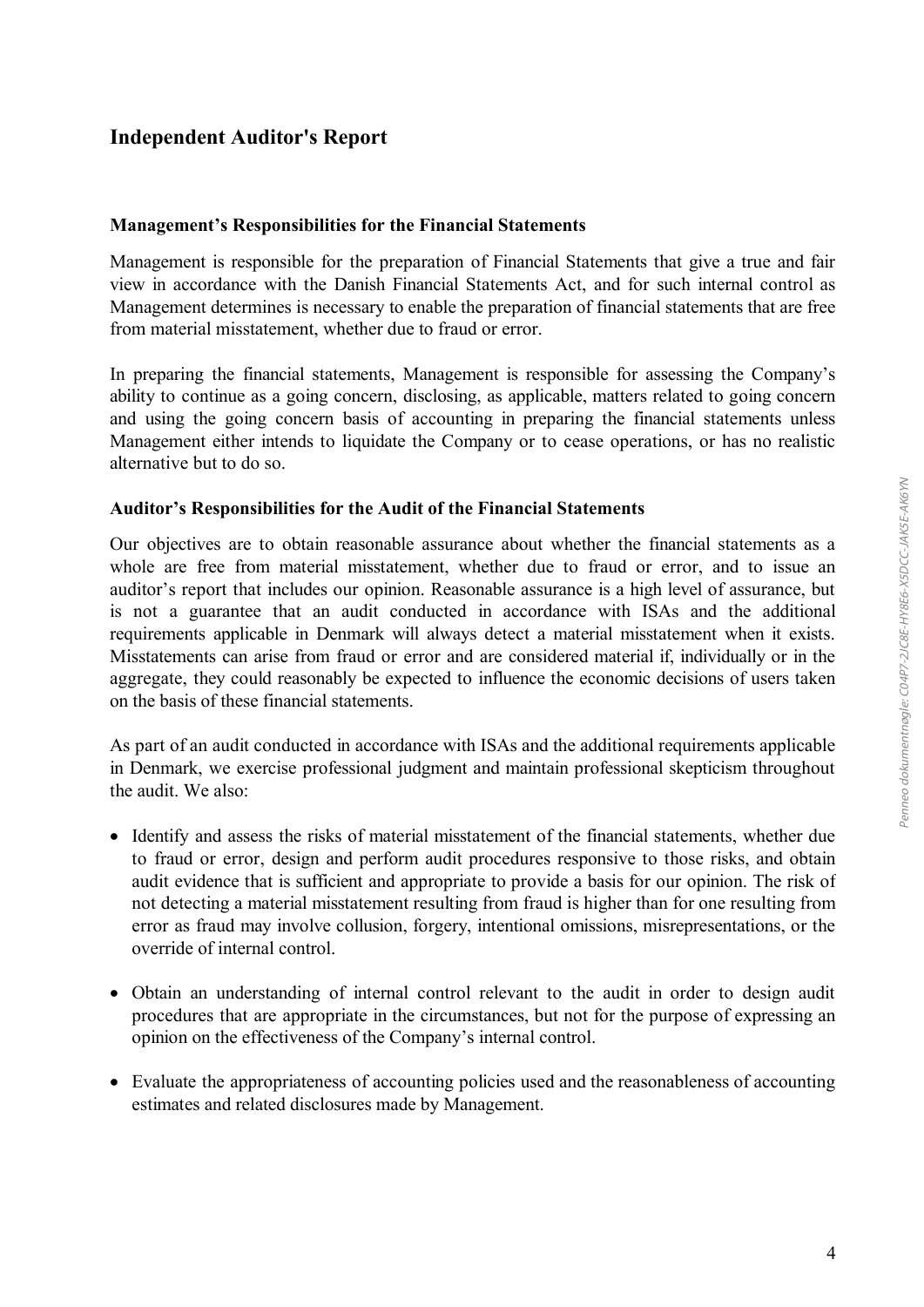## **Independent Auditor's Report**

- Conclude on the appropriateness of Management's use of the going concern basis of accounting in preparing the financial statements and, based on the audit evidence obtained, whether a material uncertainty exists related to events or conditions that may cast significant doubt on the Company's ability to continue as a going concern. If we conclude that a material uncertainty exists, we are required to draw attention in our auditor's report to the related disclosures in the financial statements or, if such disclosures are inadequate, to modify our opinion. Our conclusions are based on the audit evidence obtained up to the date of our auditor's report. However, future events or conditions may cause the Company to cease to continue as a going concern.
- Evaluate the overall presentation, structure and contents of the financial statements, including the disclosures, and whether the financial statements represent the underlying transactions and events in a manner that gives a true and fair view.

We communicate with those charged with governance regarding, among other matters, the planned scope and timing of the audit and significant audit findings, including any significant deficiencies in internal control that we identify during our audit.

Hillerød, 28 April 2022

PricewaterhouseCoopers Statsautoriseret Revisionspartnerselskab CVR no. 33 77 12 31

Henrik Aslund Pedersen State Authorised Public Accountant MNE no. mne17120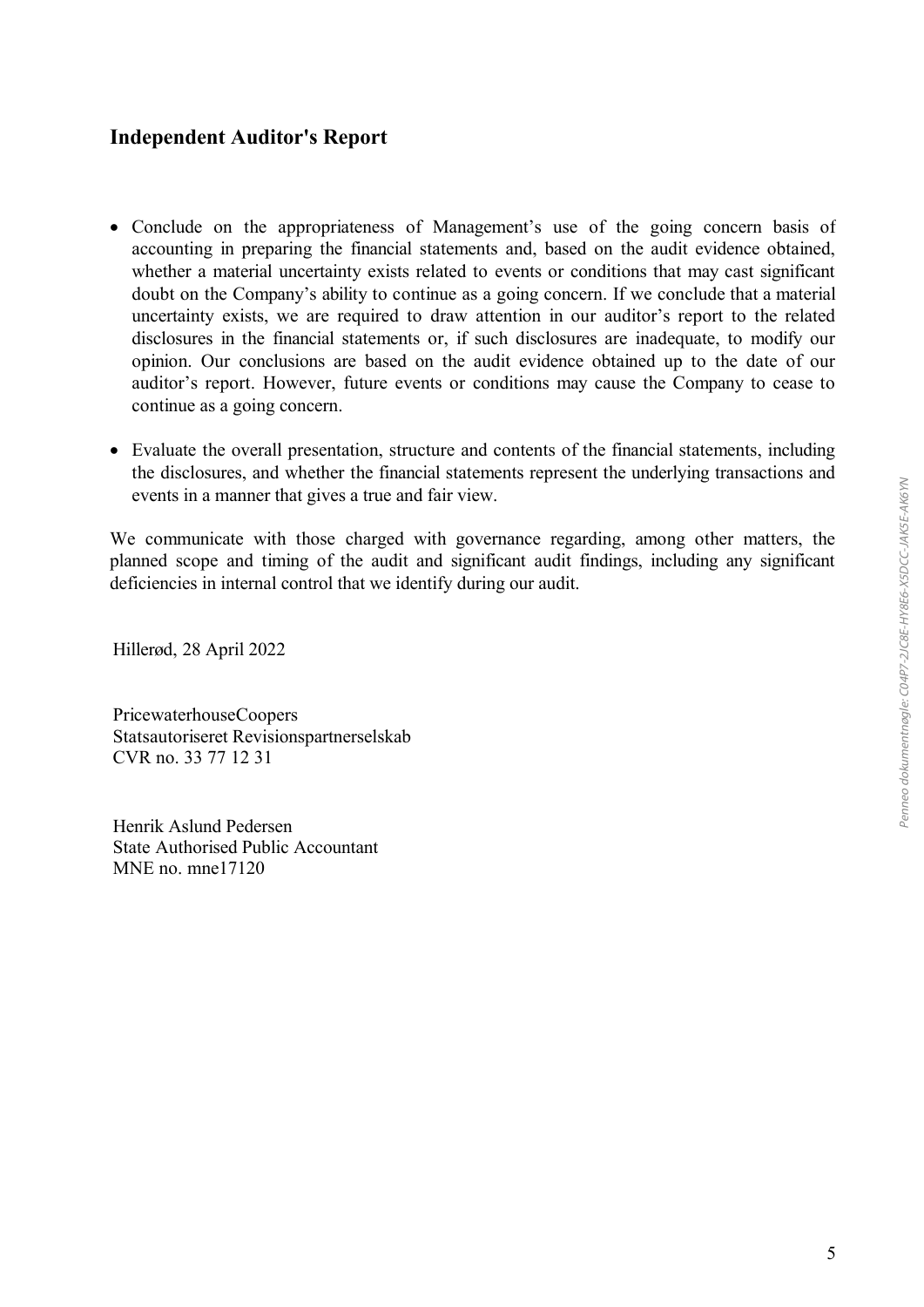## **Company details**

| The company              | Photocat A/S<br>Langebjerg 4<br>DK-4000 Roskilde                               |          |                                                |
|--------------------------|--------------------------------------------------------------------------------|----------|------------------------------------------------|
|                          | CVR no.: 32 35 79 03                                                           |          |                                                |
|                          |                                                                                |          | Reporting period: 1 January - 31 December 2021 |
|                          | Domicile:                                                                      | Roskilde |                                                |
| <b>Supervisory board</b> | Mette Therkildsen, chairman<br>Theis Holst Reenberg<br>Tom Weidner<br>Jens Rom |          |                                                |
| <b>Executive board</b>   | Michael Humle, director                                                        |          |                                                |
| <b>Auditors</b>          | PricewaterhouseCoopers<br>Milnersvej 43<br>3400 Hillerød                       |          | Statsautoriseret Revisionspartnerselskab       |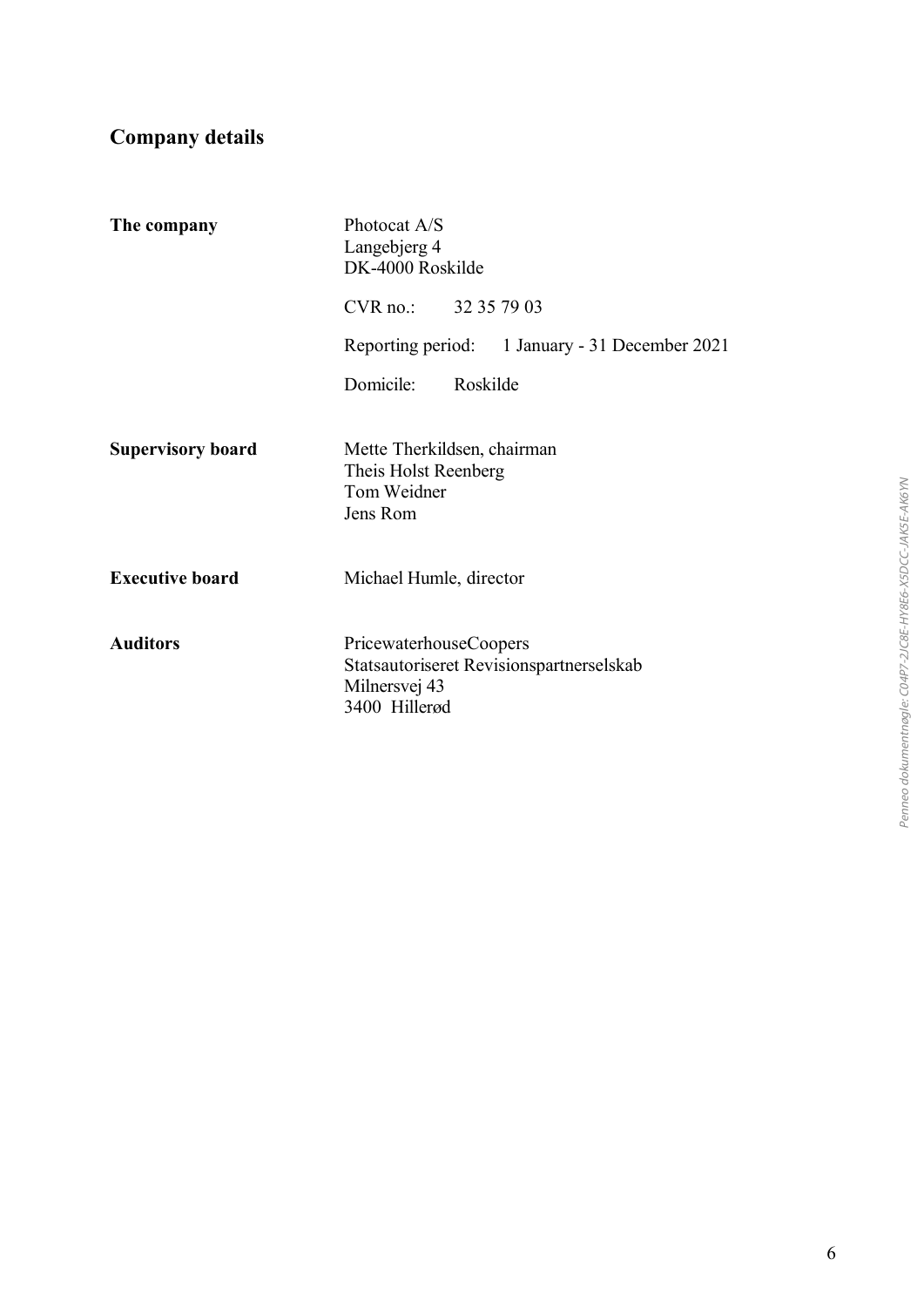## **Management's review**

#### **Key activities**

Photocat was born as a green transition company focusing on delivering environmental and climate solutions to the goals set up by the UN and known as the 17 world sustainability goals. Photocat delivers life and health saving solutions at health economic beneficial profile for the public sector. Photocat keeps track of its delivery on these important transition goals and focuses on NOx control for better air quality in the cities. Also, indoor air quality has been on the agenda, and the company has delivered several solutions for the reduction of VOC's. In the foreseeable future, the company will add CO2 reduction to its palette of unique property proposals.

Photocat's solutions are developed with economic and scientific aims enabling customers to offer even greater value when delivering their own products like roofing membranes, pavements, roads, and floors.

The Product portfolio is marketed using direct sales methods to potential customers in selected markets. Photocat uses the brands NOxOFF, Actifloor, ShineOn and Photocat Garden as recognizable tradenames. All the products are in their early lifecycle phase.

#### **Key events**

The Company's strategy to focus on customers with a proven track record in launching innovative products remains the core business approach. This is supported by finding and delivering high-profile demonstration projects. Further, this has resulted in us working closely with the scientific community and verify our unique value propositions. This resulted in a major demonstration project in the City of Copenhagen around a school. It is known that children suffers the most from air pollution. The project will be concluded in the end of 2022. The first of 3 partial reports showed important impact on air quality and also a clean and appealing entrance around the school. One scientific publication was submitted. The results showed that Photocat technology is best in class with respect to NOx removal as well as favourable sustainable profile. It is managements perception that Photocat offer Best available technology to reduce air pollution in cities. Further Photocat offer a fast and attractive return on investment.

The first asphalt project with our granulate product has been evaluated and results gathered in a publication made together with the Modena University. The results were above expectation and showed that our granulates offers climate improvement in asphalt roads. The conclusion was that the cost was insignificant for customers if the granulates were specified in the tender. The impovement in air quality was a stunning 36% reduction in NOx levels.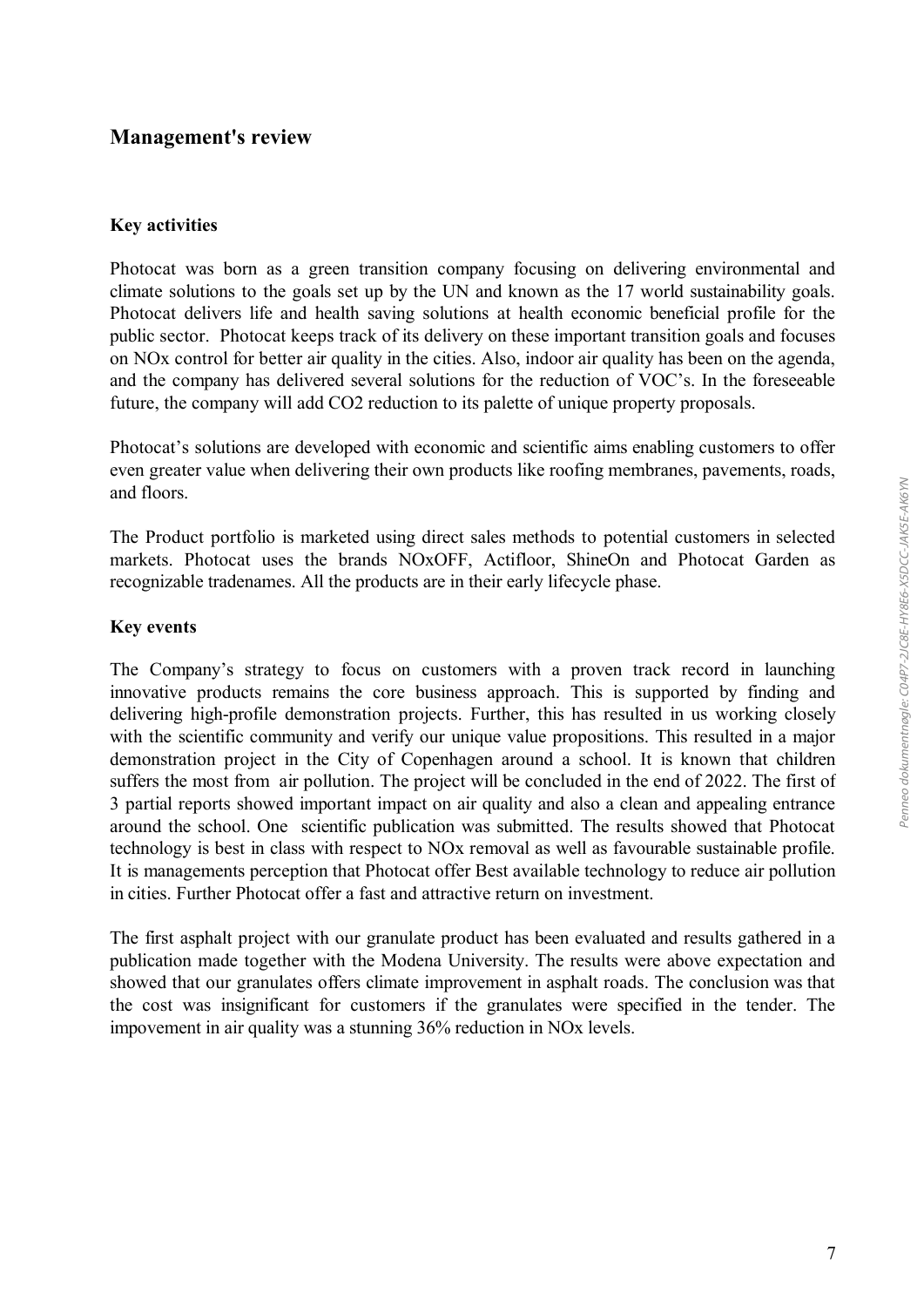## **Management's review**

2021 was also the year where it became evident that our Photocat Garden product which constantly was evaluated as premium product needed structural changes in its go to market approach. These changes were made and new co-operation partners identified. 2022 will hopefully show that the product has a significant potential.

The discussions on green transition was becoming louder in 2021, however, with structural differences between our main markets. In our Danish, Norwegian homecourt the challenge is that the green transition is driven by the private sector and city infrastructure is mainly a public activity. In the more southern markets like Spain the challenge is that public sector is the driver and political movement is in route, however, still needs the implementation parts of it. We see positive developments in both market structures.

The indoor segment was recovering from the Covid-19 lock downs in north America. We saw growth and ended with a higher in market sales in 2021 than the previous year.

#### **Financial review**

The company's income statement for the year ended 31 December 2021 shows a loss of DKK 2.160.360, and the balance sheet at 31 December 2021 shows equity of DKK 11.303.438.

The Company's revenue reflects a sales development that grew and reached growth expectations for the year. Our product sales of active fluids were higher compared to 2020. The customer base grow, and customer purchase volume grow on our key accounts. The tender base has not grown in 2021 over 2020 and was higher in 2019. This is due to tenders primarily are used by Public authorities and the activities in this sector was very low due to governmental Covid-19 related activities.

The results of Photocat installed surfaces is a saving of health cost for authorities of 118,1 mDKK in 2021. The air quality improved with removal of pollution from more than 147.000 cars in 2021.

As our technology is green we can show that we have reduced the carbon footprint with more than 1,4 million kg CO2 in 2021.

We continued our active support of key customer's marketing programs which contributed strongly to the overall growth in the company revenue.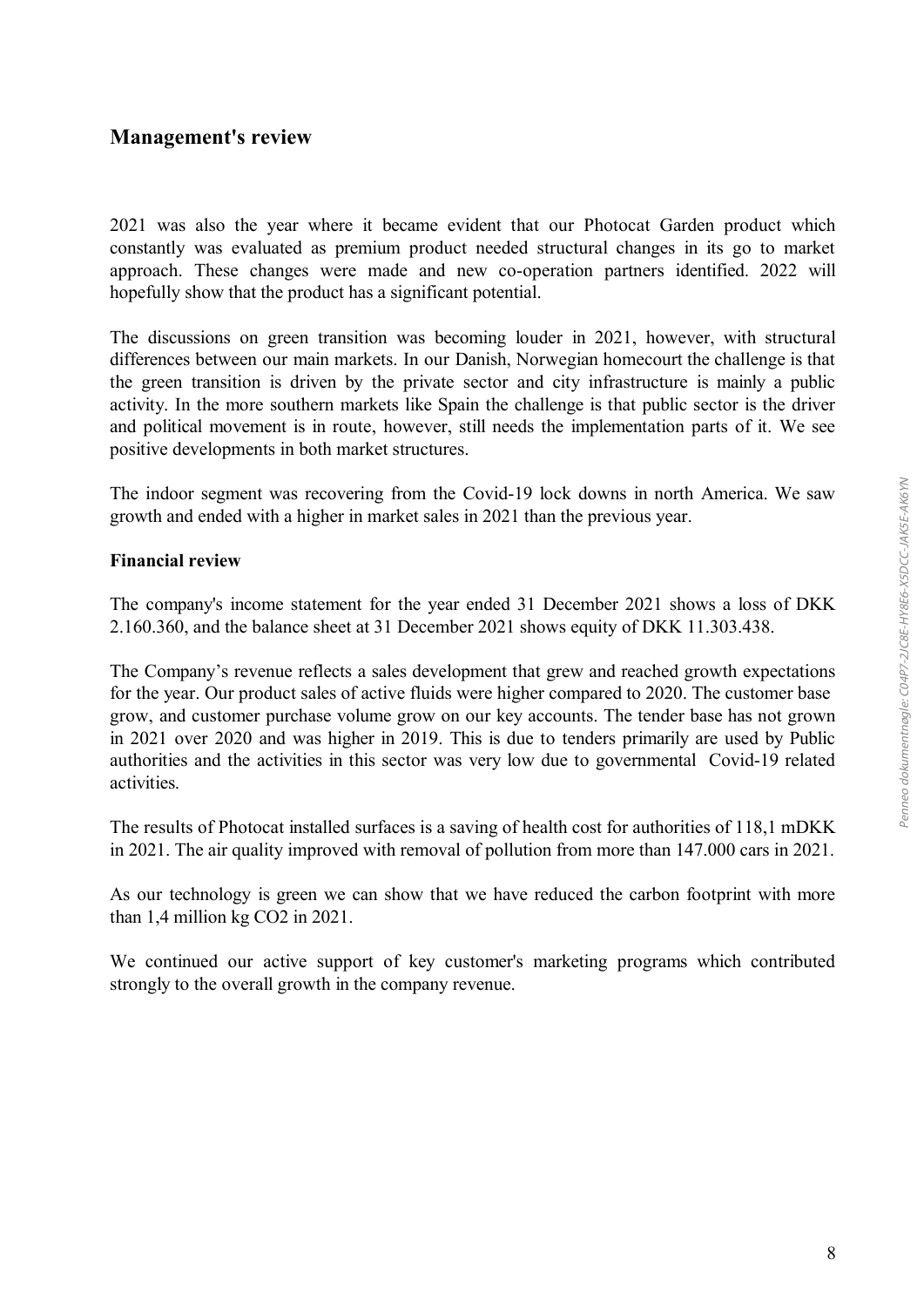## **Management's review**

### **Expectations for 2022**

Photocat enters 2022 with an improved customer portfolio. Photocat has provided documentation that its solutions contributes vastly to the green transition. Based on the documented results it should be expected to grow strongly in the coming future. Yet, the influence of lockdowns has affected the marketing activities and implementation of our technology at new customers in our export markets, causing a delay in sales. Here we expect that by the end of 2022 we have pick-up the lost leads as well as caught up sales activities with new customers starting to use Photocat's technology.

We predict continued overall growth in 2022 but have a flag raised for the effects of challenges in supply chains especially for our bitumen and concrete market segments.

## **Research and development**

In 2021 Photocat fully implemented its face mix solution into special southern European pavement products which are produced with methods not used in Northern Europe.

At the end of the year, we also received notification from patent authorities that our applications regarding concrete and bitumen solutions were granted. This strengthens our position in the market and will open up possibilities for having a photocatalytic license revenue business.

Further, we contributed to Professor Akira Fujishima latest publication on Photocatalysis. This publication will support the former Prime Minister of Japan Mr. Abe point that Photocatalysis is one of the important technologies in green transition.

### **Subsequent events**

No events have occurred after the balance sheet date which could significantly affect the company's financial position.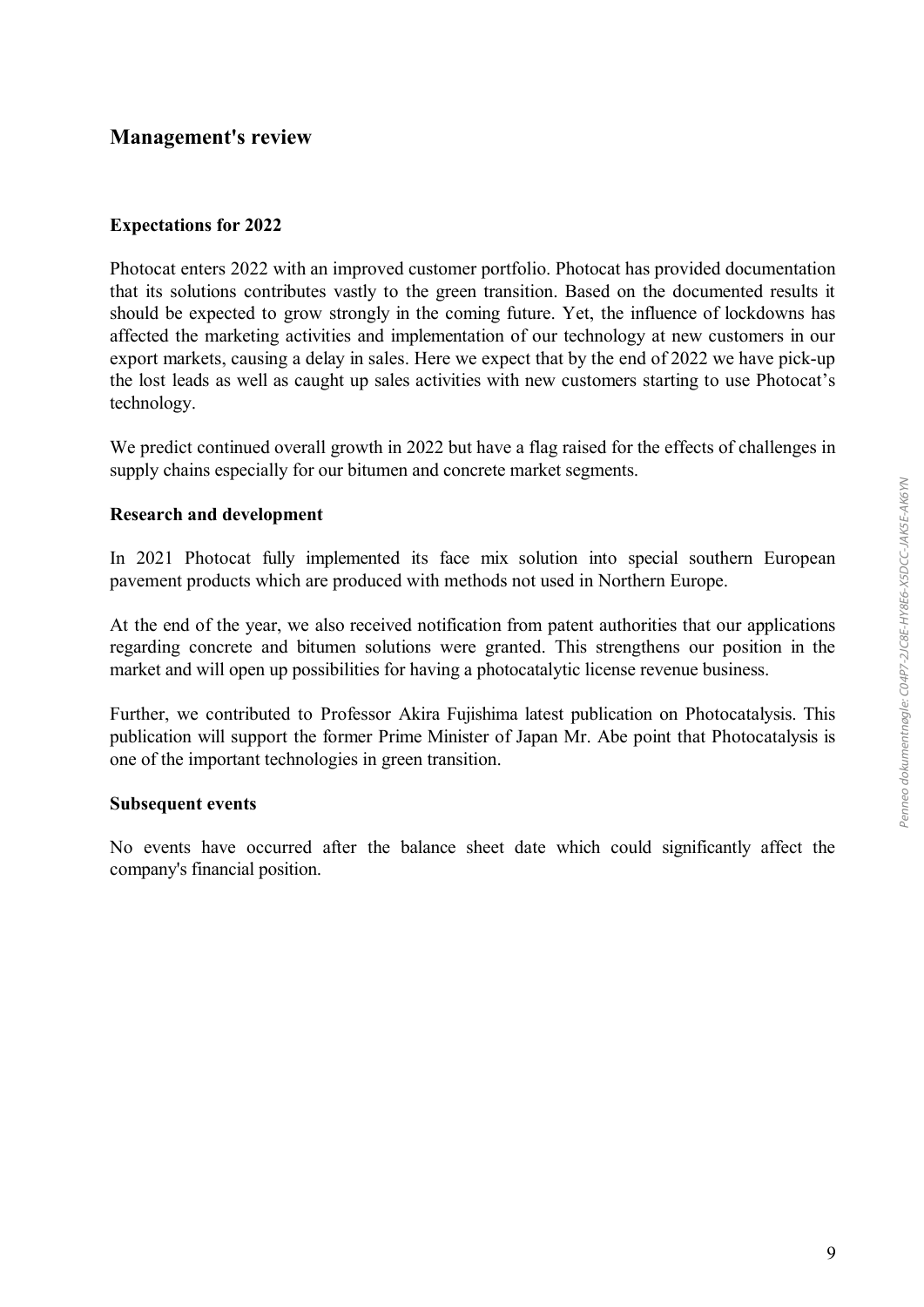The annual report of Photocat A/S for 2021 has been prepared in accordance with the provisions of the Danish Financial Statements Act applying to enterprises of reporting class B, as well as provisions applying to reporting class C entities.

The accounting policies applied are consistent with those of last year.

The annual report for 2021 is presented in DKK

#### **Basis of recognition and measurement**

Revenues are recognised in the income statement as earned. Furthermore, value adjustments of financial assets and liabilities measured at fair value or amortised cost are recognised. Moreover, all expenses incurred to achieve the earnings for the year are recognised in the income statement, including depreciation, amortisation, impairment losses and provisions as well as reversals due to changed accounting estimates of amounts that have previously been recognised in the income statement.

Assets are recognised in the balance sheet when it is probable that future economic benefits will flow to the company and the value of the asset can be measured reliably.

Liabilities are recognised in the balance sheet when it is probable that future economic benefits will flow from the company and the value of the liability can be measured reliably.

On initial recognition, assets and liabilities are measured at cost. On subsequent recognition, assets and liabilities are measured as described below for each individual accounting item.

Certain financial assets and liabilities are measured at amortised cost using the effective interest method. Amortised cost is calculated as the historic cost less any installments and plus/less the accumulated amortisation of the difference between the cost and the nominal amount.

On recognition and measurement, allowance is made for predictable losses and risks which occur before the annual report is presented and which confirm or invalidate matters existing at the balance sheet date.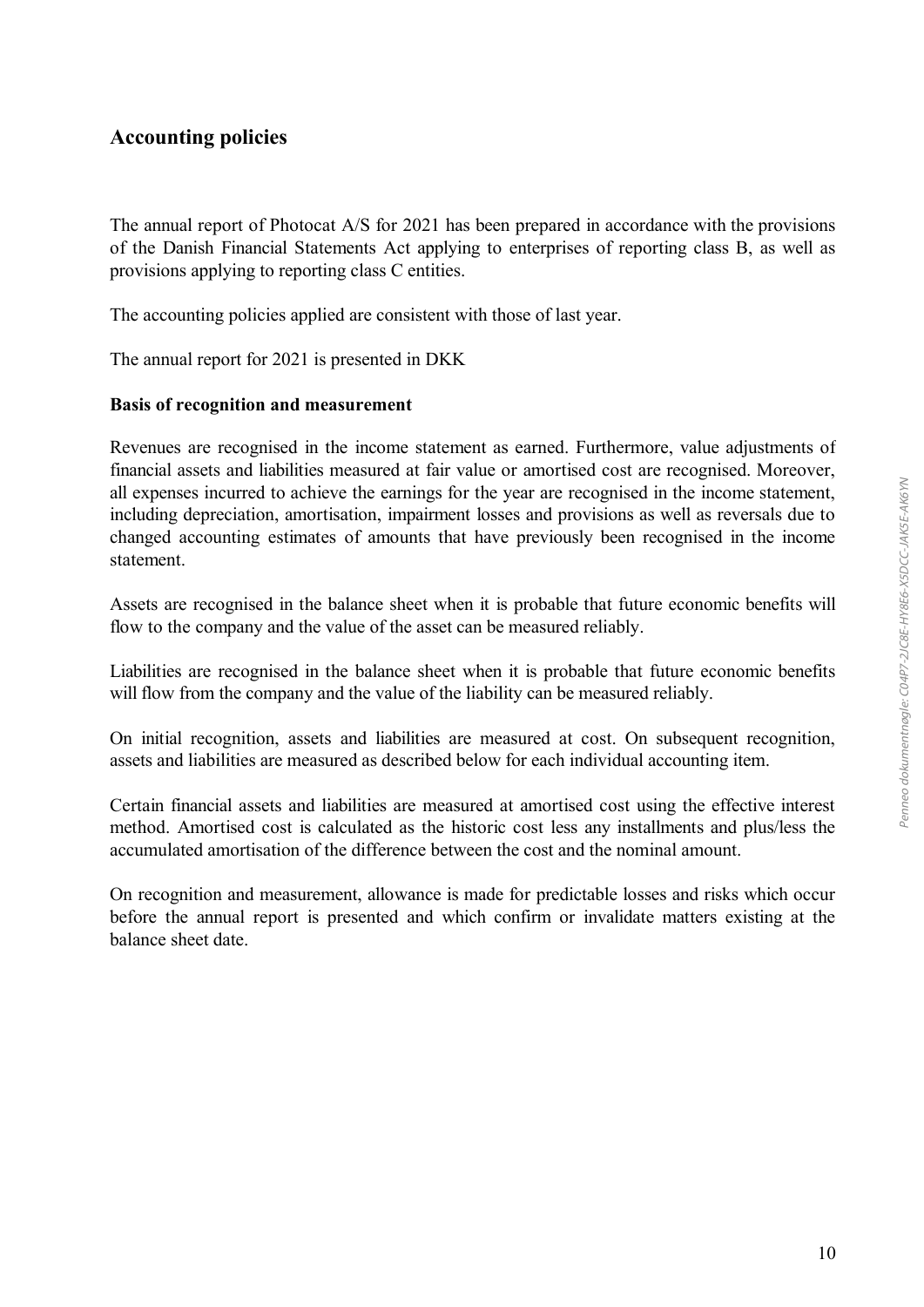#### **Income statement**

#### **Revenue**

Revenue which consists of consultancy fee, licences and goods is recognised in the income statement when the sale is considered effected based on the following criteria:

- delivery has been made before year end;
- a binding sales agreement has been made;
- the sales price has been determined; and
- payment has been received or may with reasonable certainty be expected to be received.

Revenue is measured at the consideration received and is recognised exclusive of VAT and net of discounts relating to sales.

#### **Raw materials and consumables**

Expenses for raw materials and consumables comprise the raw materials and consumables consumed to achieve revenue for the year.

#### **Other operating income**

Other operating income comprises items of a secondary nature relative to the company's activities, including gains on the sale of intangible assets and items of property, plant and equipment.

#### **Other operating expenses**

Other operating expenses comprise items of a secondary nature relative to the company's activities, including losses on the sale of intangible assets and items of property, plant and equipment.

#### **Other external expenses**

Other external expenses include expenses related to distribution, sale, advertising, administration, premises, bad debts, payments under operating leases, etc.

Other external expenses also comprise research and development costs that do not qualify for capitalisation.

#### **Staff costs**

Staff costs include wages and salaries, including compensated absence and pensions, as well as other social security contributions, etc. made to the entity's employees. The item is net of refunds made by public authorities.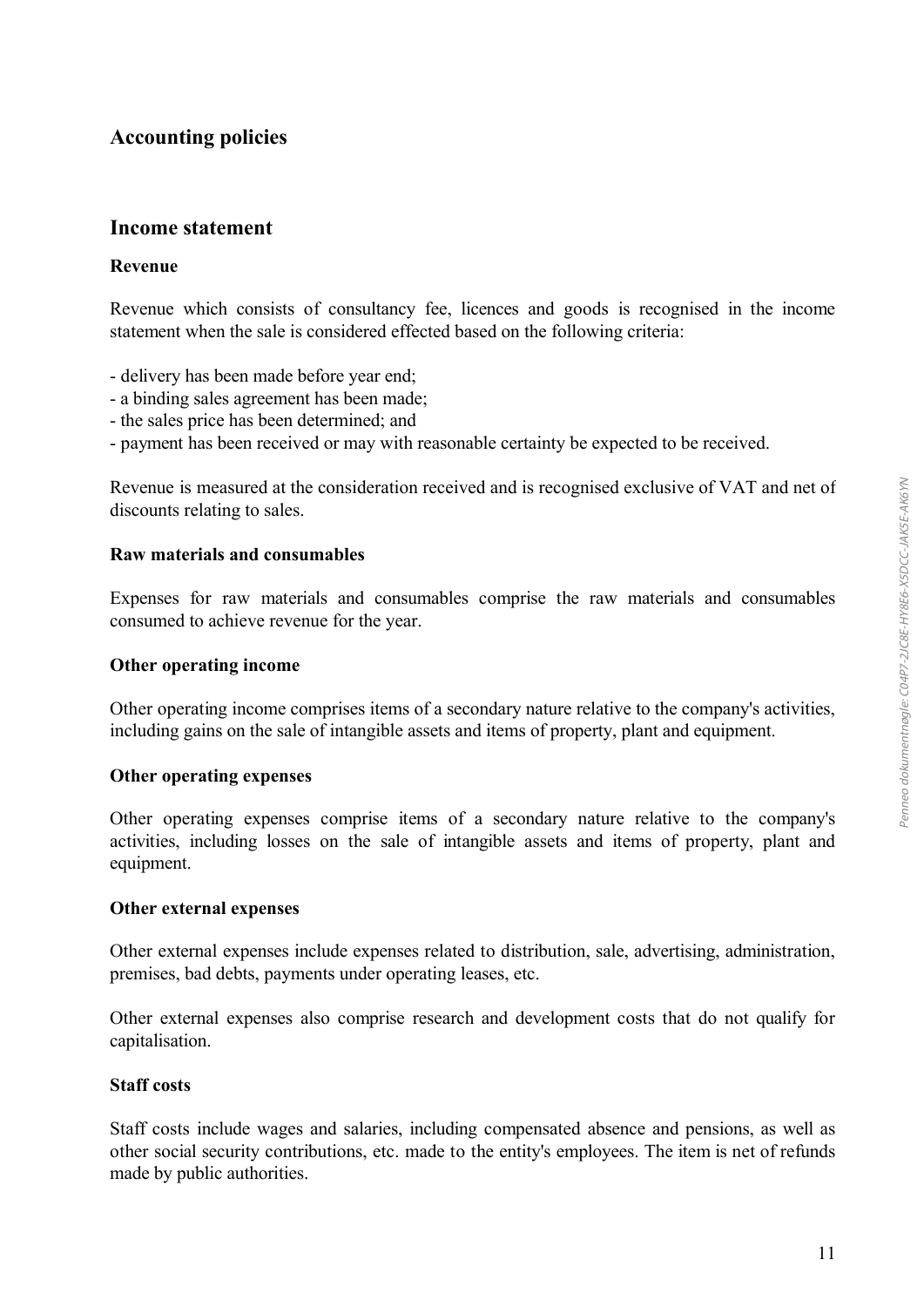### **Amortisation, depreciation and impairment losses**

Amortisation, depreciation and impairment losses comprise the year's amortisation, depreciation and impairment of intangible assets and property, plant and equipment.

### **Financial income and expenses**

Financial income and expenses are recognised in the income statement at the amounts that relate to the financial year.

## **Tax on profit/loss for the year**

Tax for the year, which comprises the current tax charge for the year and changes in the deferred tax charge, is recognised in the income statement as regards the portion that relates to the profit/loss for the year and directly in equity as regards the portion that relates to entries directly in equity.

#### **Balance sheet**

#### **Intangible assets**

Acquired patents and licences relating to activity take over are measured at the lower of cost less accumulated amortisation and recoverable amount. Patents are amortised over the remaining patent period, and licences are amortised over the licence period; however not exceeding 20 years.

Development projects are measured at the lower of cost less accumulated amortisation and recoverable amount. Development projects are amortised over the expected useful life which corresponds to 6-8years.

Costs of development in progress are recognised at cost. Costs of development in progress are not amortised.

Grants received in connection with development projects are accrued in deferred income and are recognised currently as the asset is amortised over its expected useful life.

#### **Property, plant and equipment**

Property, plant and equipment are measured at cost less accumulated depreciation and less any accumulated impairment losses.

Cost comprises the cost of acquisition and expenses directly related to the acquisition up until the time when the asset is ready for use.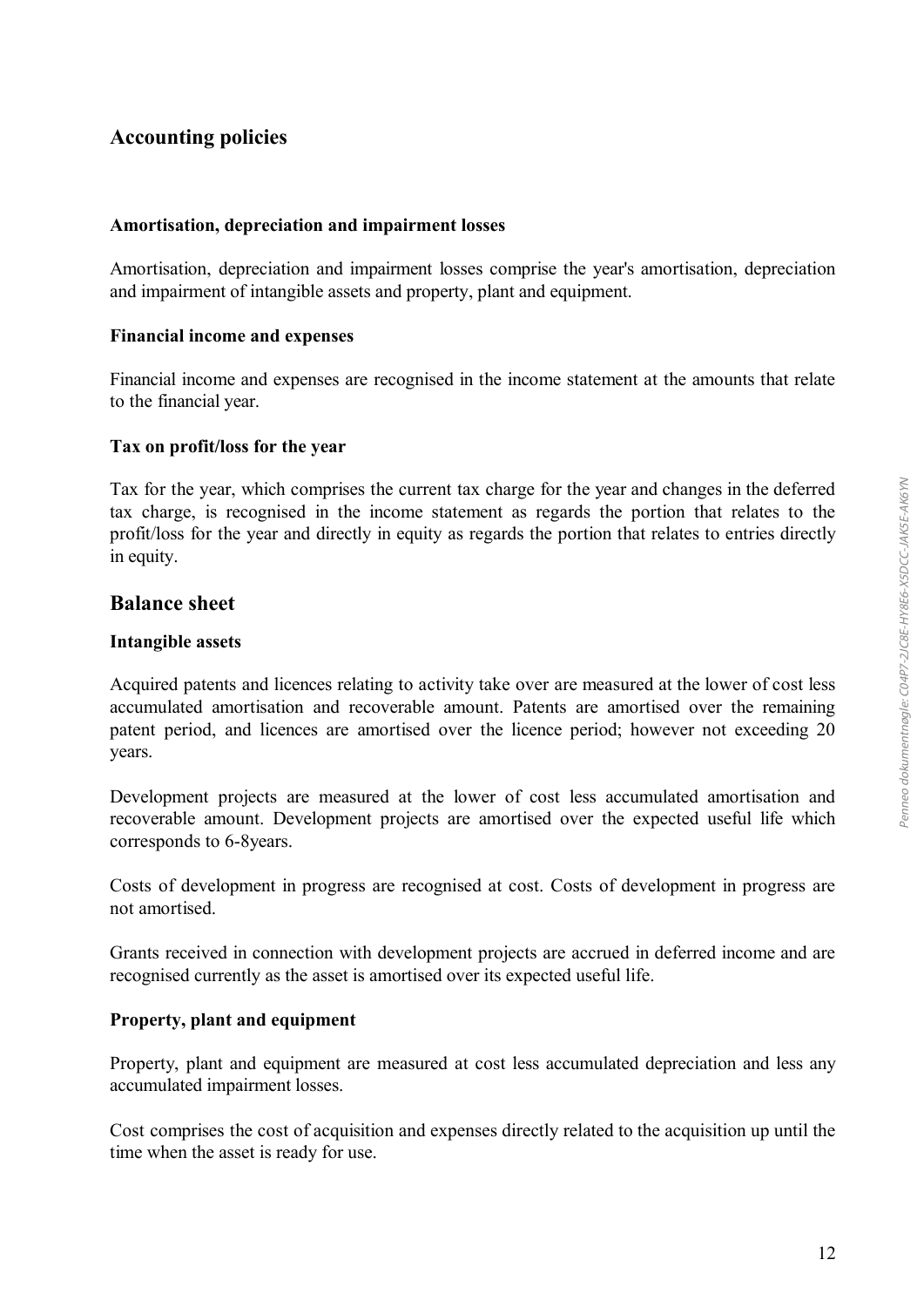Depreciation based on cost reduced by any residual value is calculated on a straight-line basis over the expected useful lives of the assets, which are:

|                                            | <b>Useful life</b> |
|--------------------------------------------|--------------------|
| Plant and machinery                        | $3-10$ years       |
| Fixtures and fittings, tools and equipment | $3-5$ years        |

The fixed assets' residual values are determined at nil.

Depreciation period and residual value are reassessed annually.

#### **Fixed asset investments**

#### **Other securities and investments, fixed assets**

Fixed asset investments, which consist of unlisted investments.

Investments which are not traded in an active market are measured at the lower of cost and recover ableamount.

#### **Other investments**

Other fixed asset investments consist of deposits.

#### **Inventories**

Inventories are measured at cost using the FIFO method. Where the net realisable value is lower than the cost, inventories are recognised at this lower value.

The net realisable value of inventories is calculated at the amount expected to be generated by sale of the stocks in the process of normal operations with deduction of selling expenses. The net realisable value is determined allowing for marketability, obsolescence and development in expected selling price.

The cost of goods for resale, raw materials and consumables equals landed cost.

The cost of finished goods and work in progress comprises the cost of raw materials, consumables and direct labour.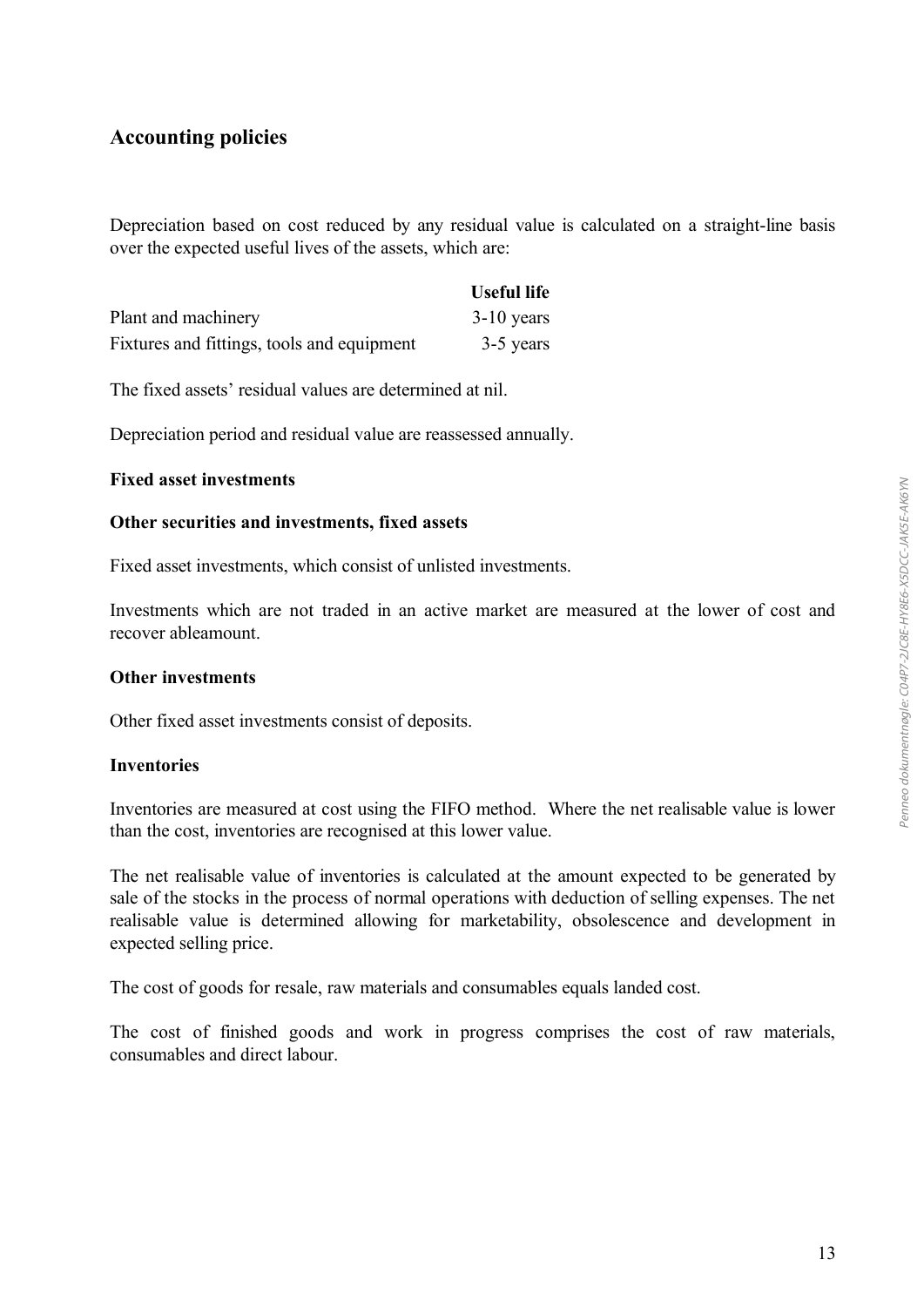#### **Impairment of fixed assets**

The carrying amount of intangible assets, items of property, plant and equipment and investments in subsidiaries, associates and participating interests is tested annually for impairment, other than what is reflected through normal amortisation and depreciation.

If so, the asset is written down to its lower recoverable amount.

#### **Receivables**

Receivables are measured in the balance sheet at the lower of amortised cost and net realisable value, which corresponds to nominal value less provisions for bad debts.

#### **Prepayments**

Prepayments recognised under 'Current assets' comprises expenses incurred concerning subsequent financial years.

#### **Equity**

#### **Reserve for development costs**

An amount corresponding to capitalised development costs is recognised in the reserve. The reserve is reduced as development costs are amortised.

#### **Income tax and deferred tax**

Current tax liabilities and receivables are recognised in the balance sheet as the expected taxable income for the year adjusted for tax on taxable incomes for prior years and tax paid on account. Extra payments and repayment under the on-account taxation scheme are recognised in the income statement in financial income and expenses.

Deferred tax is recognised in respect of all temporary differences between the carrying amount and the tax base of assets and liabilities. However, deferred tax is not recognised in respect of temporary differences concerning goodwill not deductible for tax purposes and other items - apart from business acquisitions- where temporary differences have arisen at the time of acquisition without affecting the profit for the year or the taxable income.

Deferred tax is measured on the basis of the tax rules and tax rates that will be effective under the legislation at the balance sheet date when the deferred tax is expected to crystallise as current tax. In cases where the computation of the tax base may be made according to alternative tax rules, deferred tax is measured on the basis of the intended use of the asset and settlement of the liability, respectively.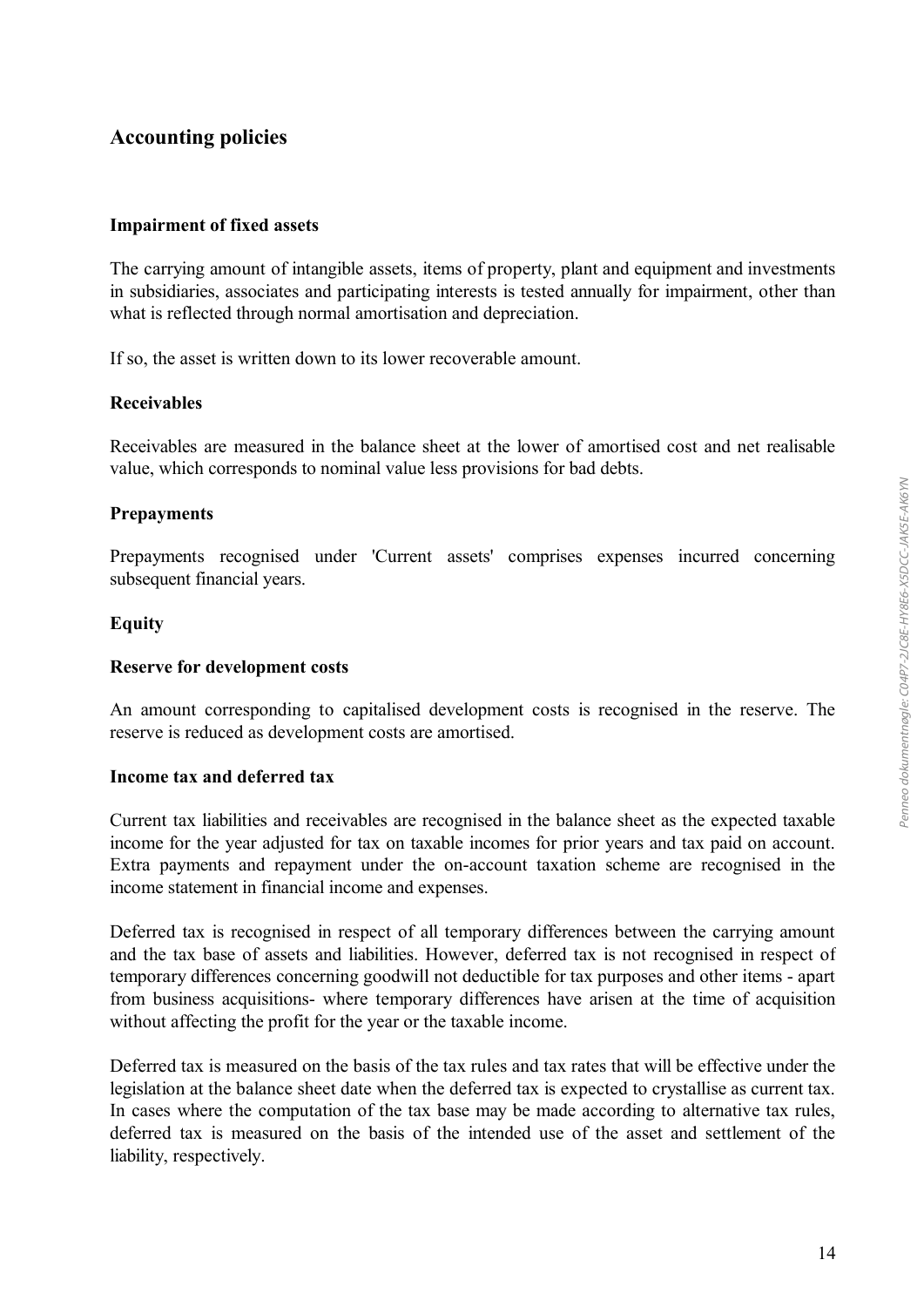Deferred tax assets are measured at the value at which the asset is expected to be realised, either by elimination in tax on future earnings or by set-off against deferred tax liabilities.

Deferred tax assets and liabilities are offset within the same legal tax entity.

#### **Liabilities**

Loans, such as loans from credit institutions, are recognised initially at the proceeds received net of transaction expenses incurred. Subsequently, the loans are measured at amortised cost; the difference between the proceeds and the nominal value is recognised as an interest expense in the income statement over the loan period.

Other liabilities, which include trade payables, payables to group entities and other payables, are measured at amortised cost, which is usually equivalent to nominal value.

#### **Deferred income**

Deferred income recognised under 'Current liabilities' comprises payments received concerning income in subsequent financial years.

#### **Foreign currency translation**

Transactions in foreign currencies are translated at the exchange rates at the dates of transaction. Exchange differences arising due to differences between the transaction date rates and the rates at the dates of payment are recognised in financial income and expenses in the income statement.

Receivables, payables and other monetary items in foreign currencies that have not been settled at the balance sheet date are translated at the exchange rates at the balance sheet date. Any differences between the exchange rates at the balance sheet date and the rates at the time when the receivable or the debt arose are recognised in financial income and expenses in the income statement.

Fixed assets acquired in foreign currencies are translated at the exchange rate at the transaction date.

### **Cash flow statement**

The cash flow statement shows the company's cash flows for the year, broken down under cash flows from operating, investing and financing activities, the year's changes in cash and cash equivalents and the company's cash and cash equivalents at the beginning and at the end of the year.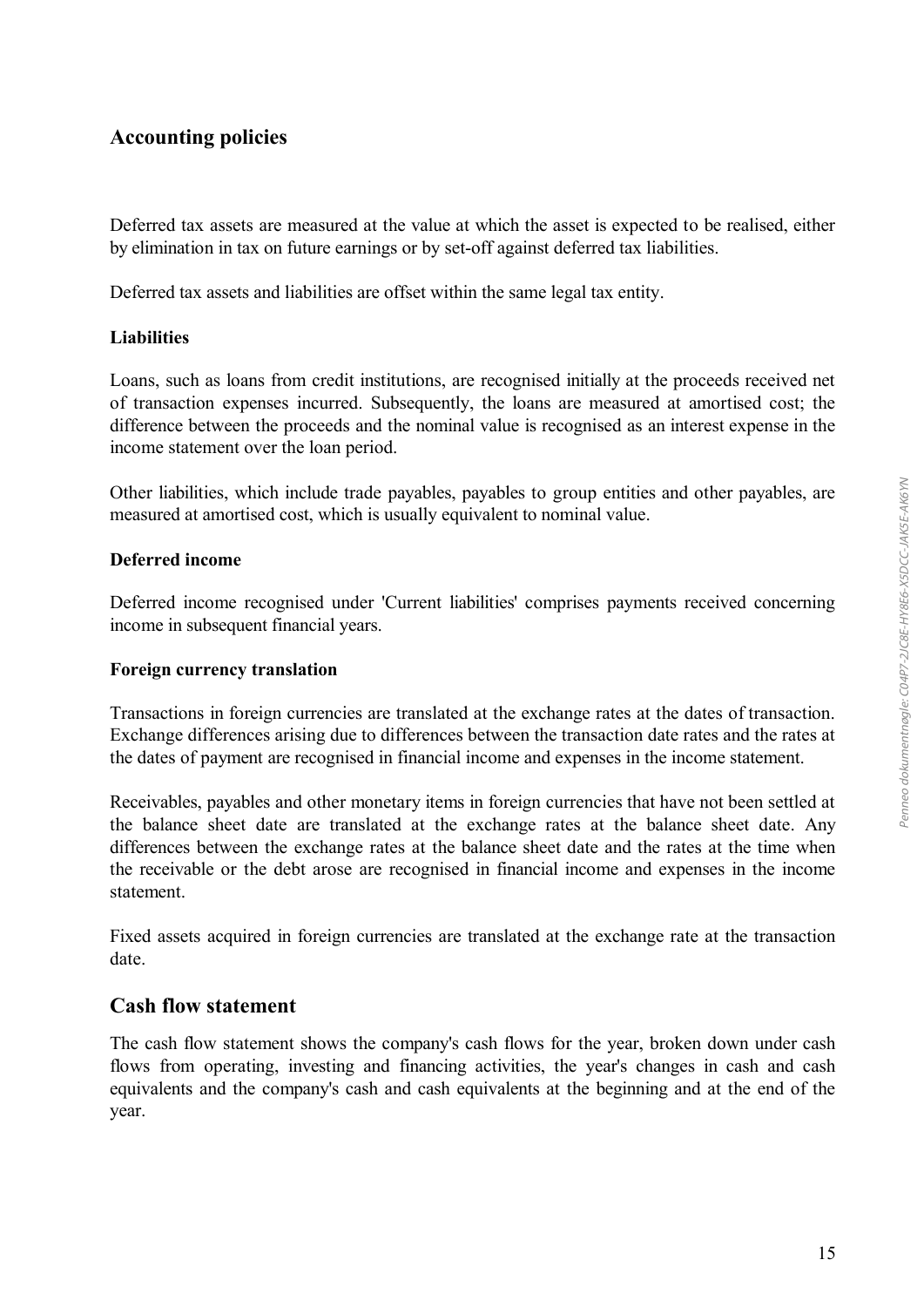The cash flow effect of additions and disposals of entities is shown separately under cash flows from investing activities. The cash flow statement includes cash flows from acquired entities from the time of acquisition, and cash flows from sold entities are included until the date of sale.

#### **Cash flows from operating activities**

Cash flows from operating activities are stated as the company's profit or loss for the year, adjusted for non-cash operating items, changes in working capital and paid income taxes. Dividend income from investments is recognised under 'Interest income and dividend received'.

#### **Cash flows from investing activities**

Cash flows from investing activities comprise payments related to the acquisition and sale of entities and activities as well as intangible assets, property, plant and equipment and investments.

#### **Cash flows from financing activities**

Cash flows from financing activities comprise changes in the size or composition of the company's share capital and related costs, as well as the raising of loans, repayment of interest-bearing debt and payment of dividends to shareholders.

#### **Cash and cash equivalents**

Cash and cash equivalents comprise cash and short-term securities whose remaining life is less than three months and which are readily convertible into cash and which are subject only to insignificant risks of changes in value.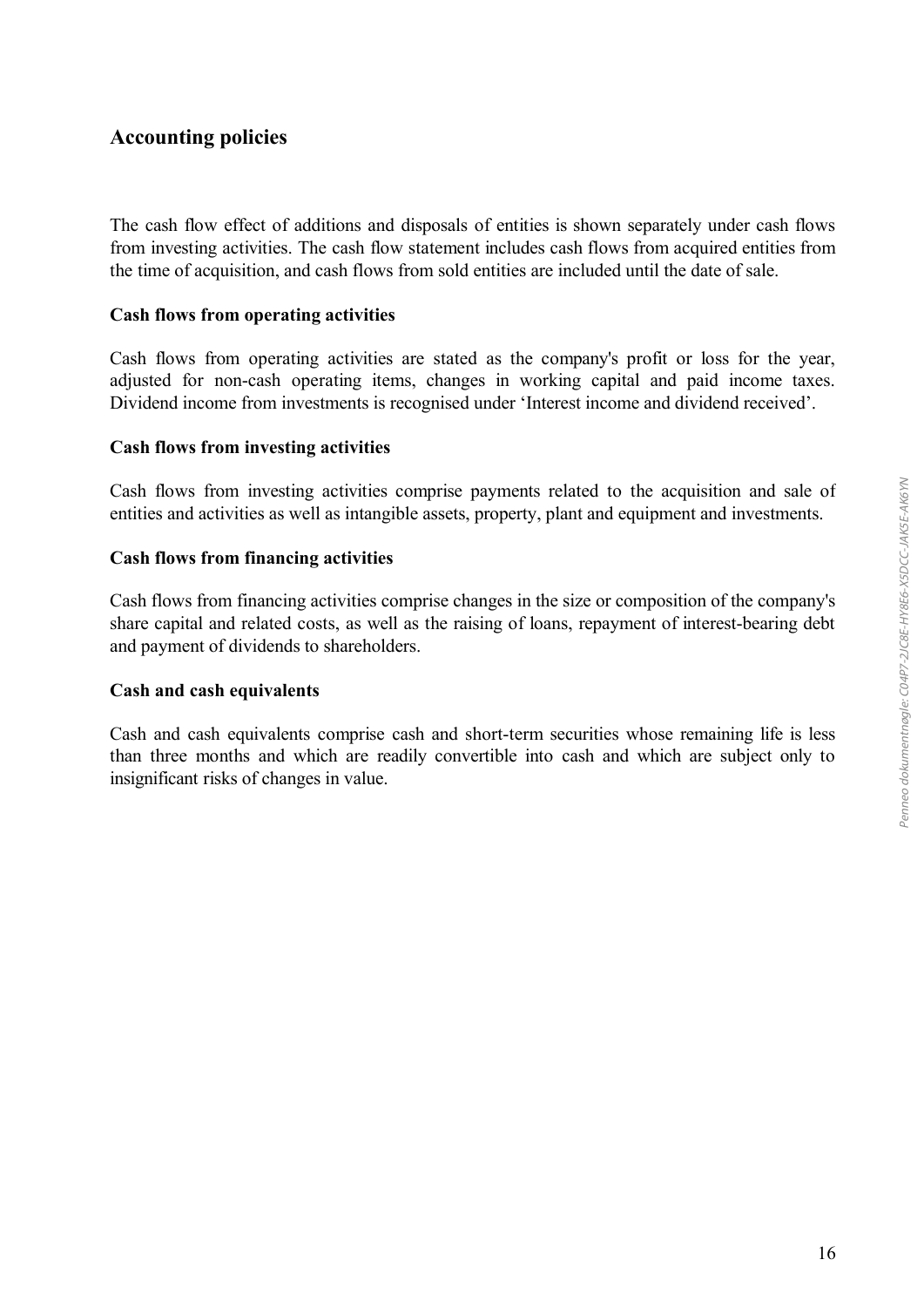## **Income statement 1 January - 31 December**

|                                                                                                     | Note           | 2021         | 2020         |
|-----------------------------------------------------------------------------------------------------|----------------|--------------|--------------|
|                                                                                                     |                | <b>DKK</b>   | <b>DKK</b>   |
| <b>Revenue</b>                                                                                      |                | 13.442.913   | 12.166.724   |
| Work performed by the enterprise and capitalised                                                    |                | 2.243.332    | 1.745.256    |
| Other operating income                                                                              |                | 480.456      | 484.216      |
| Raw materials and consumables                                                                       |                | $-3.115.103$ | $-3.007.572$ |
| Other external expenses                                                                             |                | $-7.639.292$ | $-6.446.874$ |
| <b>Gross profit</b>                                                                                 |                | 5.412.306    | 4.941.750    |
| Staff costs                                                                                         | 1              | $-5.309.770$ | $-4.878.034$ |
| Depreciation, amortisation and impairment of intangible assets<br>and property, plant and equipment |                | $-2.494.953$ | $-2.190.566$ |
| <b>Profit/loss before net financials</b>                                                            |                | $-2.392.417$ | $-2.126.850$ |
| Financial costs                                                                                     |                | $-115.424$   | $-85.049$    |
| Profit/loss before tax                                                                              |                | $-2.507.841$ | $-2.211.899$ |
| Tax on profit/loss for the year                                                                     | $\overline{2}$ | 347.481      | 383.953      |
| <b>Profit/loss for the year</b>                                                                     |                | $-2.160.360$ | -1.827.946   |
|                                                                                                     |                |              |              |

## **Distribution of profit**

## **Recommended appropriation of profit/loss**

| Retained earnings | $-2.160.360 -1.827.946$ |
|-------------------|-------------------------|
|                   | $-2.160.360 -1.827.946$ |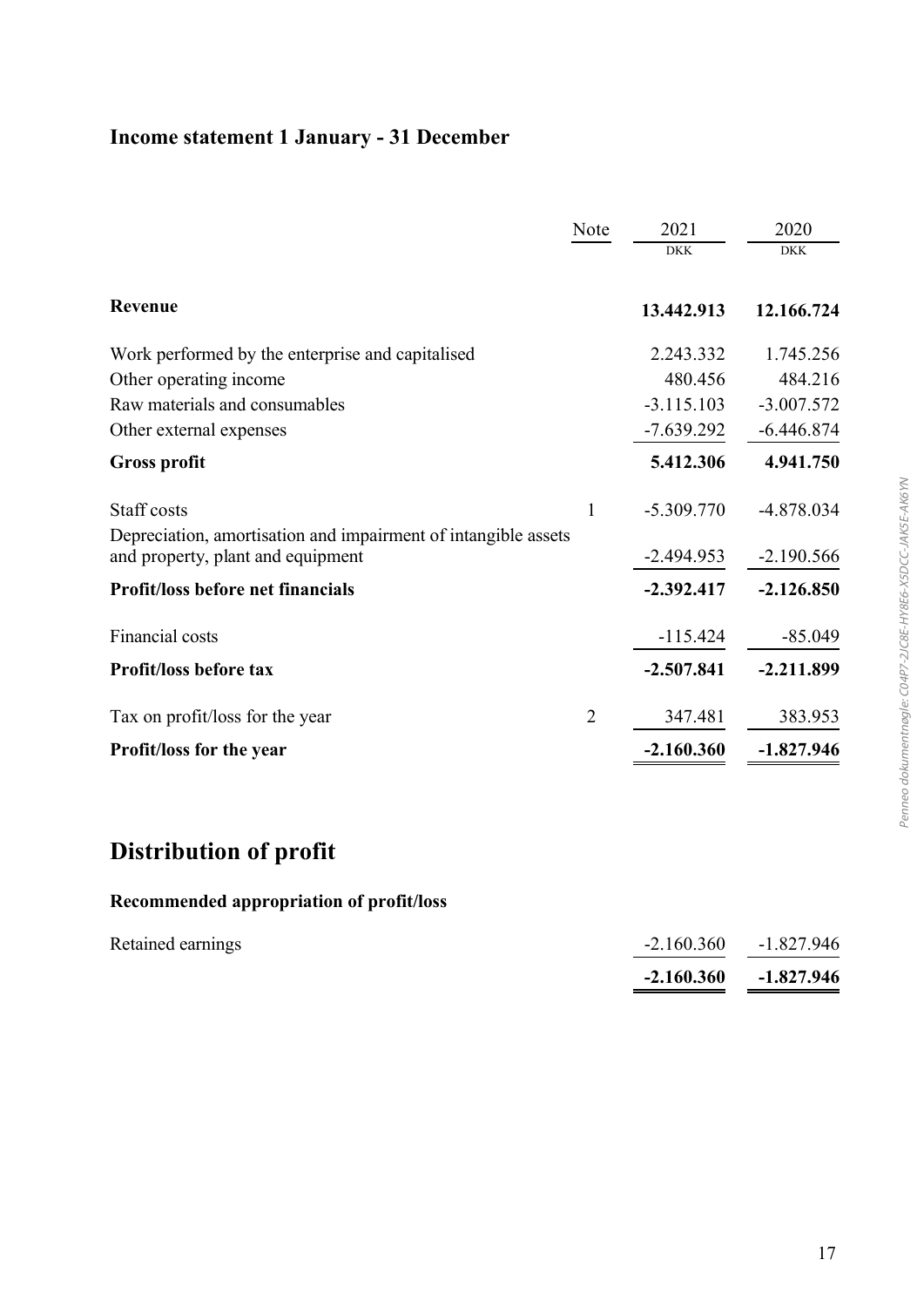## **Balance sheet 31 December**

|                                                  | Note | 2021       | 2020         |
|--------------------------------------------------|------|------------|--------------|
|                                                  |      | <b>DKK</b> | <b>DKK</b>   |
| <b>Assets</b>                                    |      |            |              |
| Completed development projects                   |      | 4.691.898  | 5.804.638    |
| Acquired patents                                 |      | 753.951    | 464.624      |
| Development projects in progress                 |      | 4.471.390  | 3.009.528    |
| <b>Intangible assets</b>                         | 3    | 9.917.239  | 9.278.790    |
| Plant and machinery                              |      | 614.939    | 888.776      |
| Other fixtures and fittings, tools and equipment |      | 221.865    | 169.865      |
| <b>Tangible assets</b>                           | 4    | 836.804    | 1.058.641    |
| Other fixed asset investments                    | 5    | 1          | $\mathbf{I}$ |
| Deposits                                         | 5    | 300.885    | 300.885      |
| <b>Fixed asset investments</b>                   |      | 300.886    | 300.886      |
| <b>Total non-current assets</b>                  |      | 11.054.929 | 10.638.317   |
| Finished goods and goods for resale              |      | 1.071.492  | 748.054      |
| <b>Inventories</b>                               |      | 1.071.492  | 748.054      |
| Trade receivables                                |      | 3.919.357  | 2.531.213    |
| Other receivables                                |      | 533.864    | 158.353      |
| Corporation tax                                  |      | 347.475    | 383.950      |
| Prepayments                                      |      | 128.229    | 300.620      |
| <b>Receivables</b>                               |      | 4.928.925  | 3.374.136    |
| Cash at bank and in hand                         |      | 1.416.396  | 2.052.229    |
| <b>Total current assets</b>                      |      | 7.416.813  | 6.174.419    |
| <b>Total assets</b>                              |      | 18.471.742 | 16.812.736   |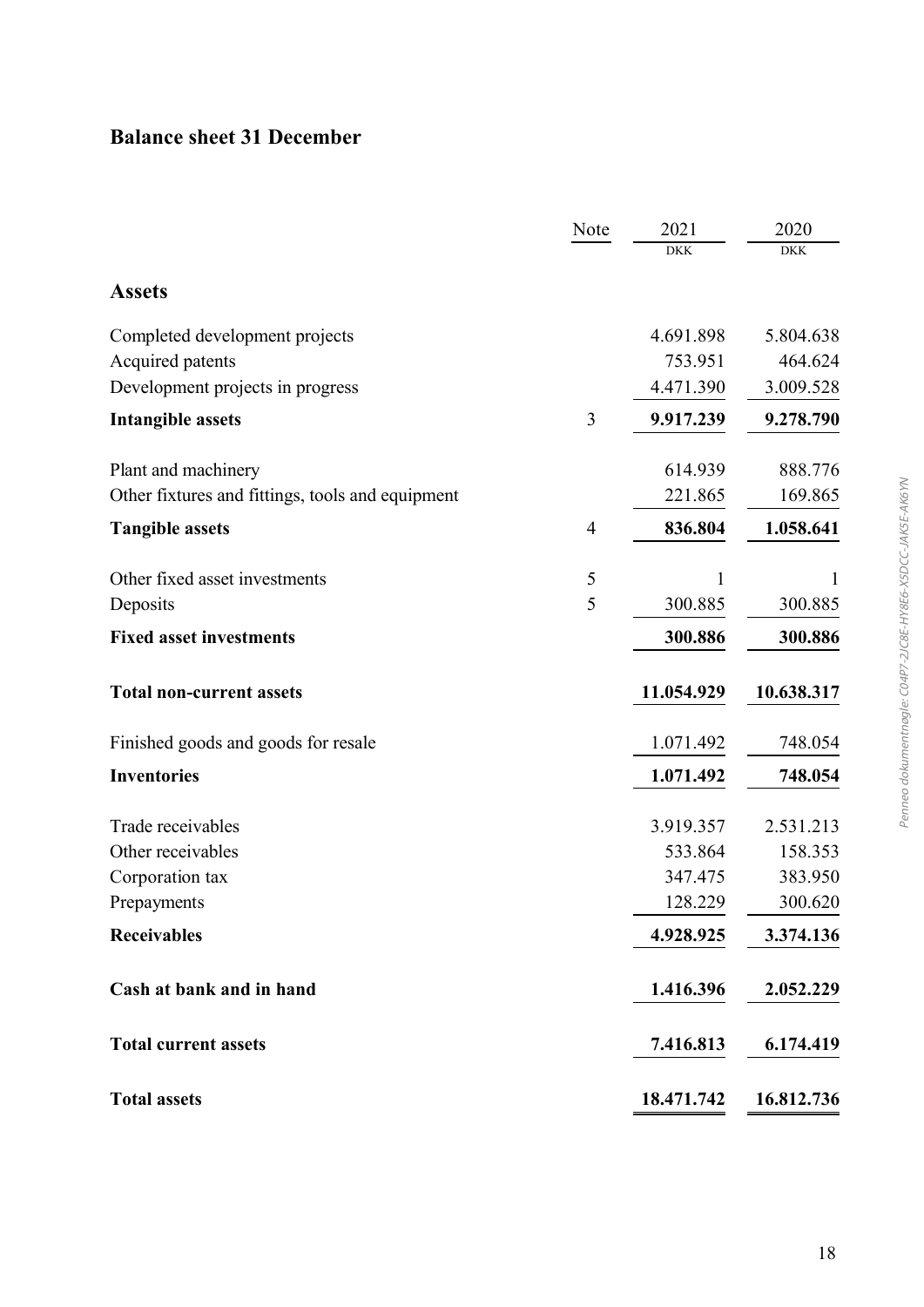## **Balance sheet 31 December**

|                                      | Note           | 2021       | 2020           |
|--------------------------------------|----------------|------------|----------------|
|                                      |                | <b>DKK</b> | <b>DKK</b>     |
| <b>Equity and liabilities</b>        |                |            |                |
| Share capital                        |                | 5.250.000  | 5.250.000      |
| Reserve for development expenditure  |                | 6.167.370  | 4.845.084      |
| Retained earnings                    |                | $-113.932$ | 3.368.714      |
| <b>Equity</b>                        | 6              | 11.303.438 | 13.463.798     |
| Other credit institutions            |                | 2.245.671  | $\theta$       |
| Other payables                       |                | 941.055    | 349.434        |
| Shareholders and management          |                | 11.396     | 9.674          |
| Deferred income                      |                | 779.935    | 969.337        |
| <b>Total non-current liabilities</b> | $\overline{7}$ | 3.978.057  | 1.328.445      |
| Other credit institutions            | $\overline{7}$ | 183.350    | $\overline{0}$ |
| Trade payables                       |                | 2.467.239  | 973.535        |
| Other payables                       |                | 350.259    | 592.545        |
| Deferred income                      |                | 189.399    | 454.413        |
| <b>Total current liabilities</b>     |                | 3.190.247  | 2.020.493      |
| <b>Total liabilities</b>             |                | 7.168.304  | 3.348.938      |
| <b>Total equity and liabilities</b>  |                | 18.471.742 | 16.812.736     |
| Rent and lease liabilities           | 8              |            |                |
| Contingent liabilities               | 9              |            |                |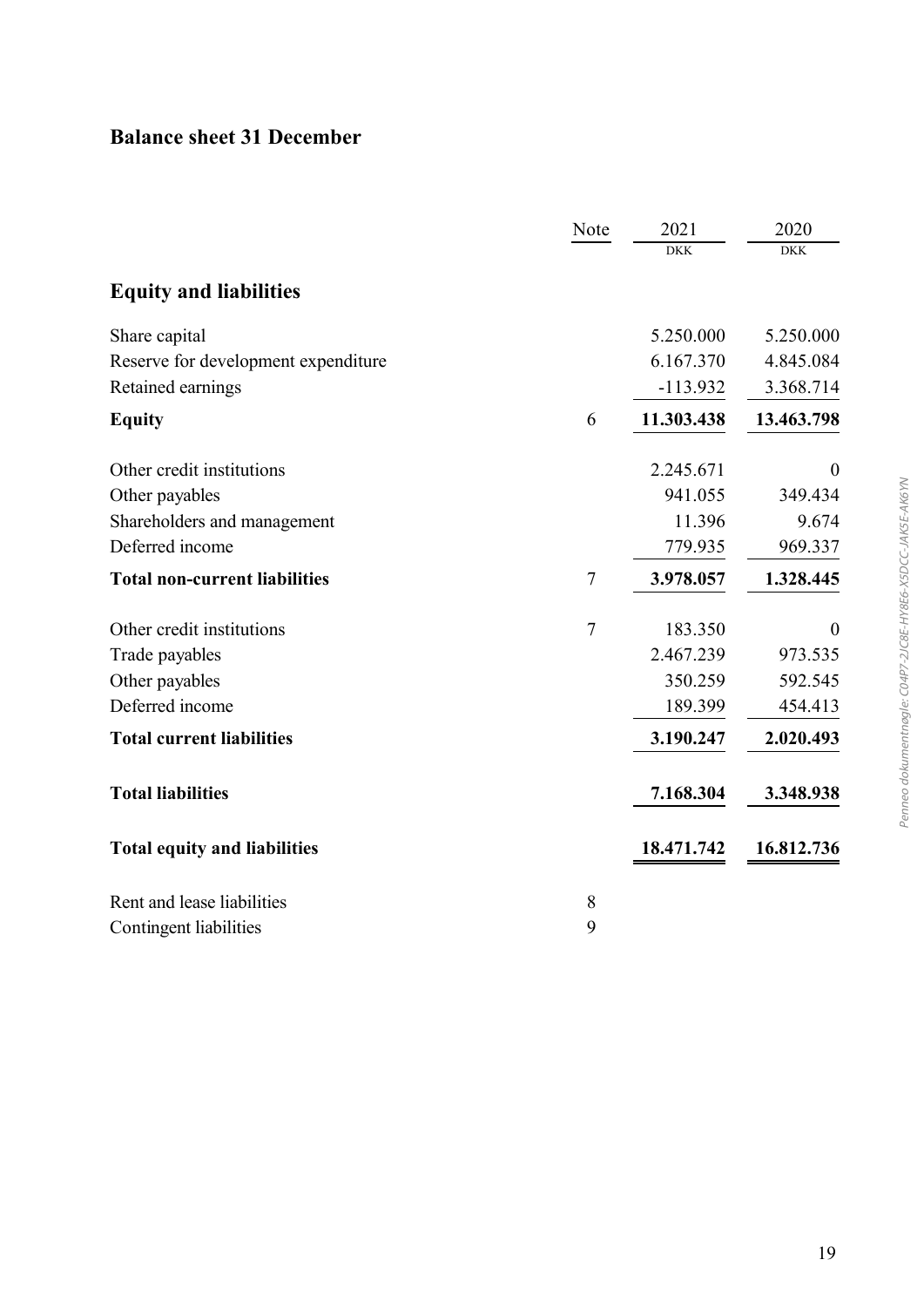## **Statement of changes in equity**

|                                                           |                | Reserve for                |                      |              |
|-----------------------------------------------------------|----------------|----------------------------|----------------------|--------------|
|                                                           | Share capital  | development<br>expenditure | Retained<br>earnings | Total        |
| Equity at 1 January 2021                                  | 5.250.000      | 4.845.084                  | 3.368.714            | 13.463.798   |
| Development costs for the year                            | $\overline{0}$ | 1.749.799                  | $-1.749.799$         | $\theta$     |
| Depreciation, amortisation and<br>impairment for the year | $\theta$       | $-427.513$                 | 427.513              | $\theta$     |
| Net profit/loss for the year                              | $\theta$       | $\theta$                   | $-2.160.360$         | $-2.160.360$ |
| <b>Equity at 31 December 2021</b>                         | 5.250.000      | 6.167.370                  | $-113.932$           | 11.303.438   |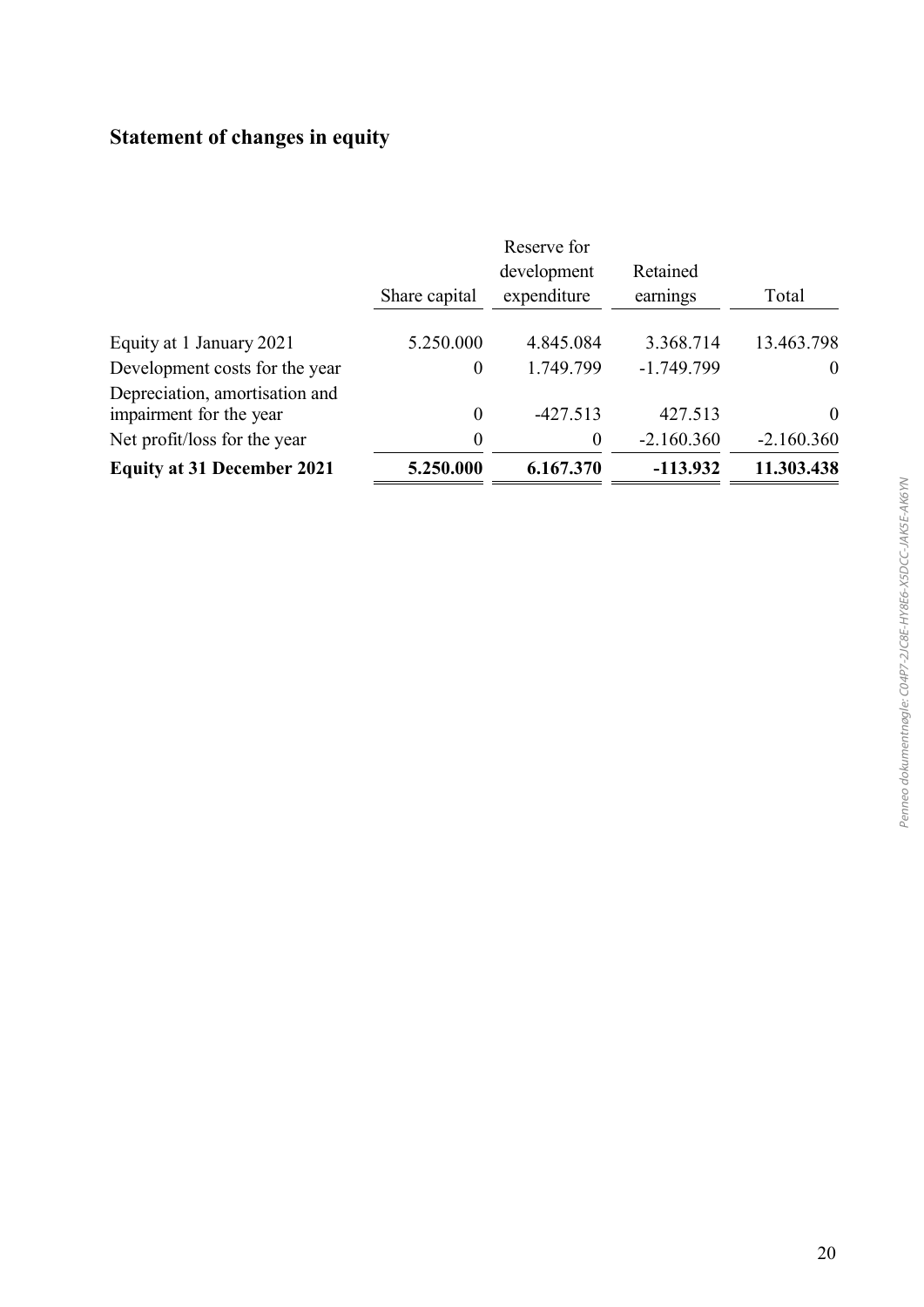## **Cash flow statement 1 January - 31 December**

|                                                                              | Note | 2021             | 2020             |
|------------------------------------------------------------------------------|------|------------------|------------------|
|                                                                              |      | <b>DKK</b>       | <b>DKK</b>       |
| Net profit/loss for the year                                                 |      | $-2.160.360$     | $-1.827.946$     |
| Adjustments                                                                  | 10   | 1.808.480        | 1.437.246        |
| Change in working capital                                                    | 11   | $-71.663$        | $-1.220.864$     |
| Cash flows from operating activities before financial<br>income and expenses |      | $-423.543$       | $-1.611.564$     |
| Interest expenses and similar charges                                        |      | $-115.421$       | $-85.049$        |
| <b>Cash flows from ordinary activities</b>                                   |      | $-538.964$       | $-1.696.613$     |
| Corporation tax paid                                                         |      | 383.956          | 321.003          |
| <b>Cash flows from operating activities</b>                                  |      | $-155.008$       | $-1.375.610$     |
| Purchase of intangible assets                                                |      | $-2.580.224$     | $-1.964.274$     |
| Purchase of property, plant and equipment                                    |      | $-331.344$       | $-291.078$       |
| Fixed asset investments made etc                                             |      | $\boldsymbol{0}$ | $-10.000$        |
| <b>Cash flows from investing activities</b>                                  |      | $-2.911.568$     | $-2.265.352$     |
| Repayment of payables to group enterprises                                   |      | $\boldsymbol{0}$ | $-4.884$         |
| Raising of loans from credit institutions                                    |      | 2.429.021        | $\theta$         |
| Raising of loans from group enterprises                                      |      | 1.722            | $\boldsymbol{0}$ |
| Cash capital increase                                                        |      | $\boldsymbol{0}$ | 2.361.549        |
| <b>Cash flows from financing activities</b>                                  |      | 2.430.743        | 2.356.665        |
| Change in cash and cash equivalents                                          |      | $-635.833$       | $-1.284.297$     |
| Cash and cash equivalents                                                    |      | 2.052.229        | 3.336.526        |
| <b>Cash and cash equivalents</b>                                             |      | 1.416.396        | 2.052.229        |
| Analysis of cash and cash equivalents:                                       |      |                  |                  |
| Cash at bank and in hand                                                     |      | 1.416.396        | 2.052.229        |
| Cash and cash equivalents                                                    |      | 1.416.396        | 2.052.229        |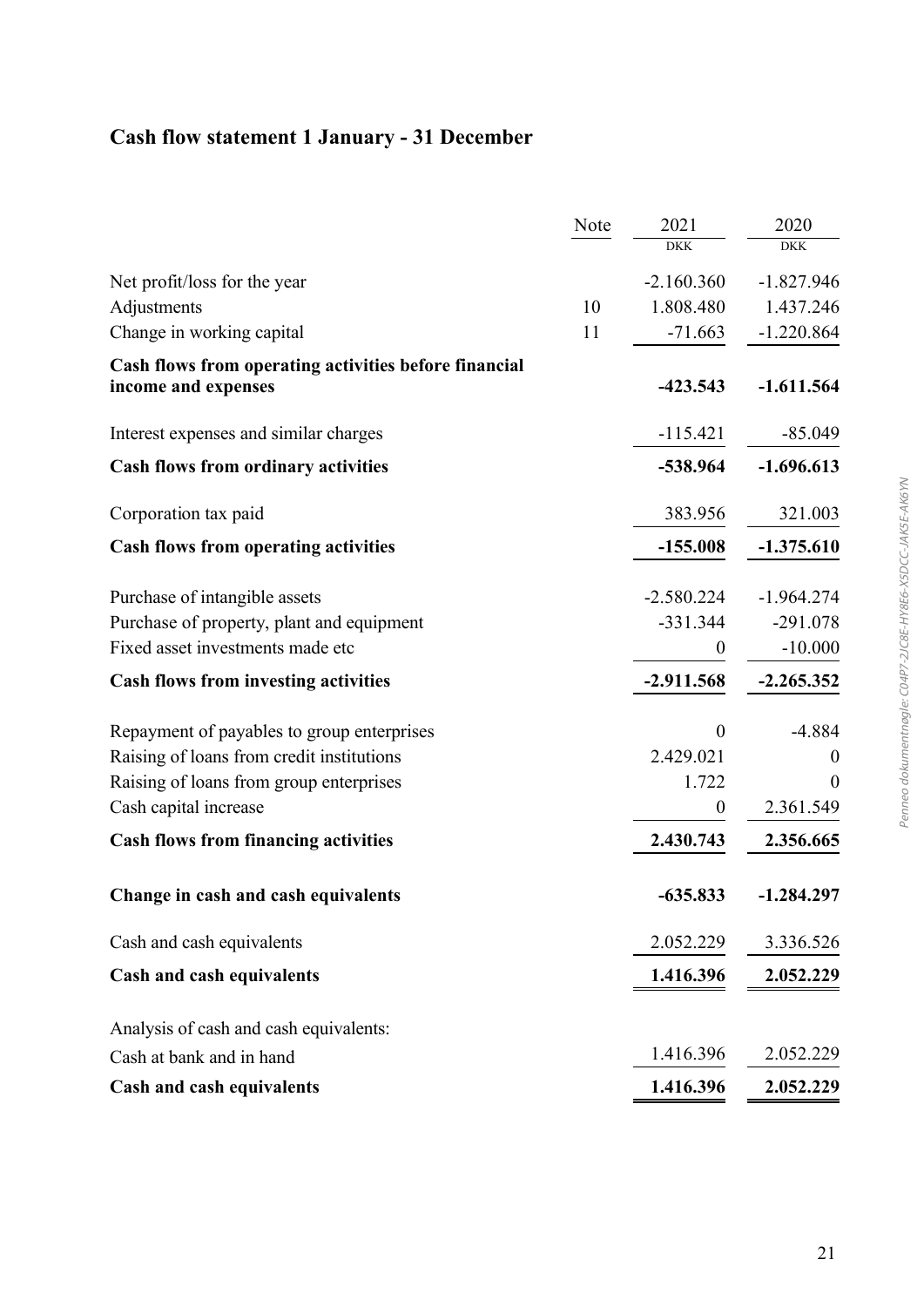|                  |                                 | 2021       | 2020       |
|------------------|---------------------------------|------------|------------|
|                  |                                 | <b>DKK</b> | <b>DKK</b> |
| $\mathbf{1}$     | <b>Staff costs</b>              |            |            |
|                  | Wages and salaries              | 5.033.774  | 4.677.830  |
|                  | Pensions                        | 76.800     | $\theta$   |
|                  | Other social security costs     | 59.636     | 44.590     |
|                  | Other staff costs               | 139.560    | 155.614    |
|                  |                                 | 5.309.770  | 4.878.034  |
|                  | Average number of employees     | 8          |            |
| $\boldsymbol{2}$ | Tax on profit/loss for the year |            |            |
|                  | Current tax for the year        | $-347.481$ | $-383.953$ |
|                  |                                 | $-347.481$ | $-383.953$ |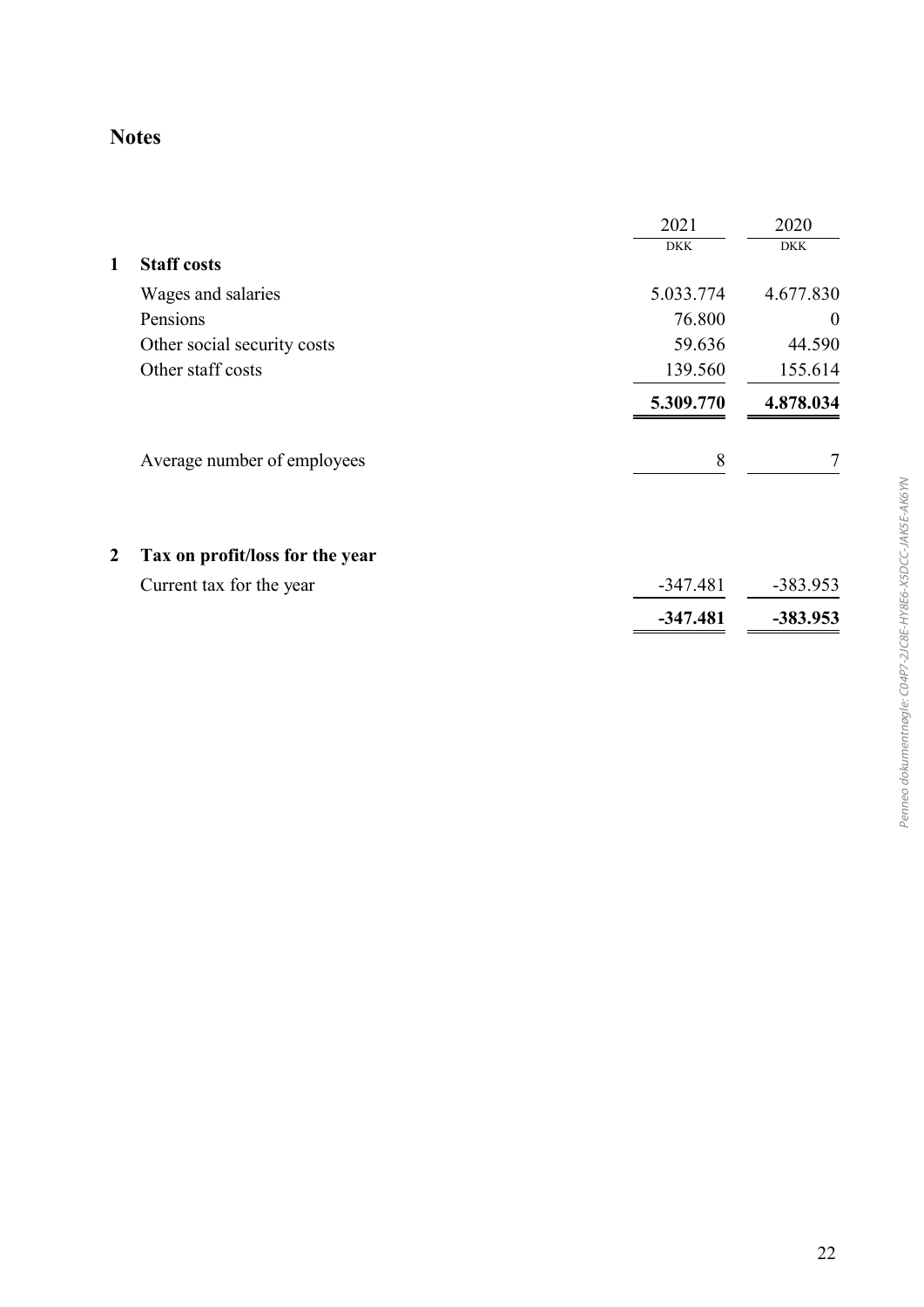#### **3 Intangible assets**

|                                            | Completed      |           | Development      |
|--------------------------------------------|----------------|-----------|------------------|
|                                            | development    | Acquired  | projects in      |
|                                            | projects       | patents   | progress         |
|                                            |                |           |                  |
| Cost at 1 January 2021                     | 19.232.098     | 2.492.615 | 3.009.528        |
| Additions for the year                     | $\overline{0}$ | 336.892   | 2.243.330        |
| Transfers for the year                     | 781.468        | 0         | $-781.468$       |
| Cost at 31 December 2021                   | 20.013.566     | 2.829.507 | 4.471.390        |
| Impairment losses and amortisation at 1    |                |           |                  |
| January 2021                               | 13.427.460     | 2.027.991 | $\theta$         |
| Amortisation for the year                  | 1.894.208      | 47.565    | $\boldsymbol{0}$ |
| Impairment losses and amortisation at 31   |                |           |                  |
| December 2021                              | 15.321.668     | 2.075.556 | $\boldsymbol{0}$ |
| <b>Carrying amount at 31 December 2021</b> | 4.691.898      | 753.951   | 4.471.390        |

The Company's development costs include costs for the development of photocatalytic liquid that can be applied to surfaces giving an air cleaning effect as it removes NOx from the air. Development costs capitalised for the year relate to the further development of the Company's solutions for incorporation into products during production. The expected market for the developed products is the existing customer segments which will incorporate the products into their own product lines. Development projects in progress are projects that are expected to be completed in 2022.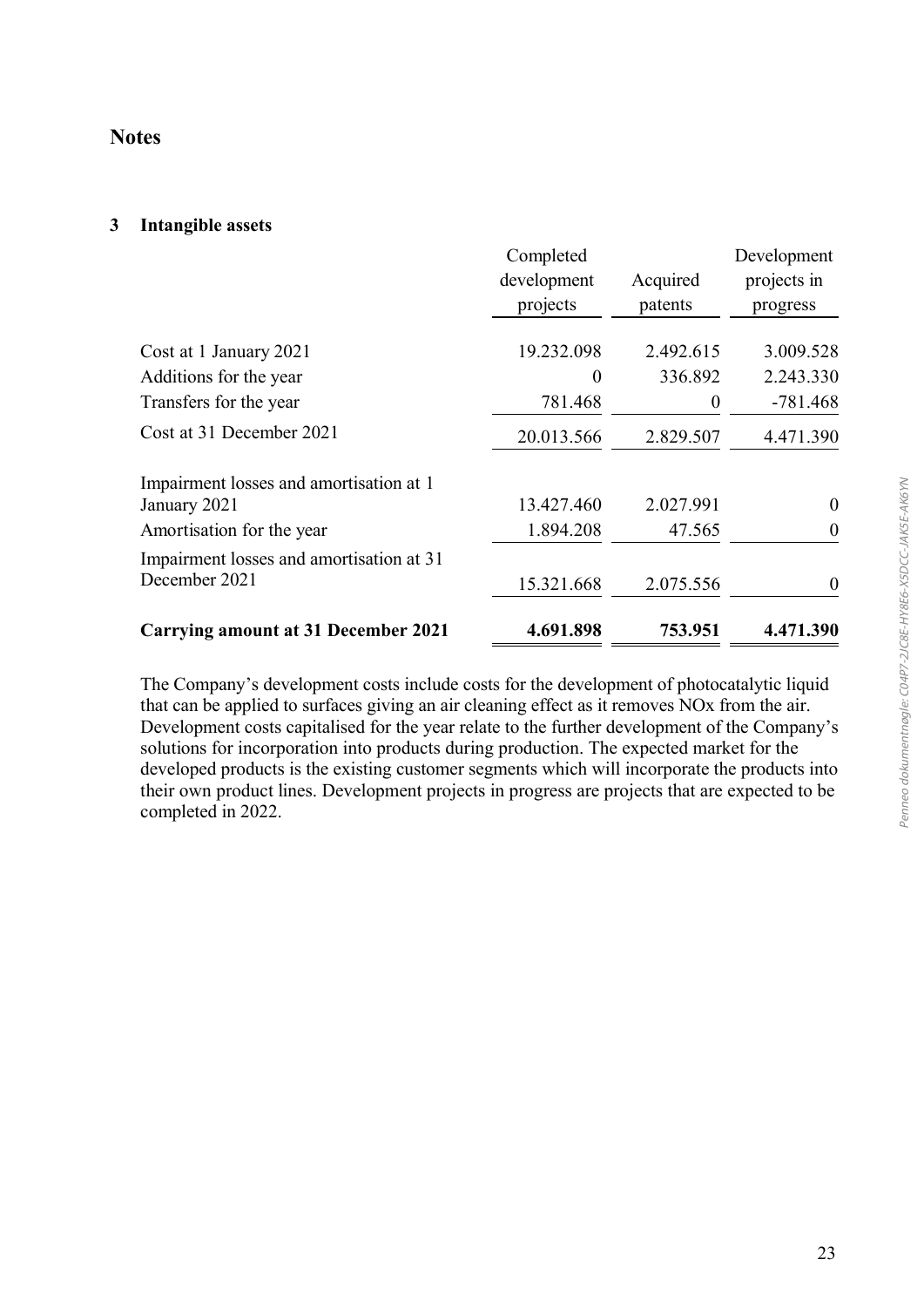## **4 Tangible assets**

|                                                        |                  | Other fixtures |
|--------------------------------------------------------|------------------|----------------|
|                                                        |                  | and fittings,  |
|                                                        | Plant and        | tools and      |
|                                                        | machinery        | equipment      |
|                                                        |                  |                |
| Cost at 1 January 2021                                 | 5.140.741        | 213.919        |
| Additions for the year                                 | 168.213          | 163.131        |
| Disposals for the year                                 | $\theta$         | $-17.426$      |
| Cost at 31 December 2021                               | 5.308.954        | 359.624        |
| Impairment losses and depreciation at 1 January 2021   | 4.251.965        | 44.054         |
| Depreciation for the year                              | 442.050          | 111.131        |
| Reversal of impairment and depreciation of sold assets | $\boldsymbol{0}$ | $-17.426$      |
| Impairment losses and depreciation at 31 December 2021 | 4.694.015        | 137.759        |
| <b>Carrying amount at 31 December 2021</b>             | 614.939          | 221.865        |

### **5 Fixed asset investments**

|                                            | Other fixed<br>asset |          |
|--------------------------------------------|----------------------|----------|
|                                            | investments          | Deposits |
| Cost at 1 January 2021                     |                      | 300.885  |
| Cost at 31 December 2021                   |                      | 300.885  |
| <b>Carrying amount at 31 December 2021</b> |                      | 300.885  |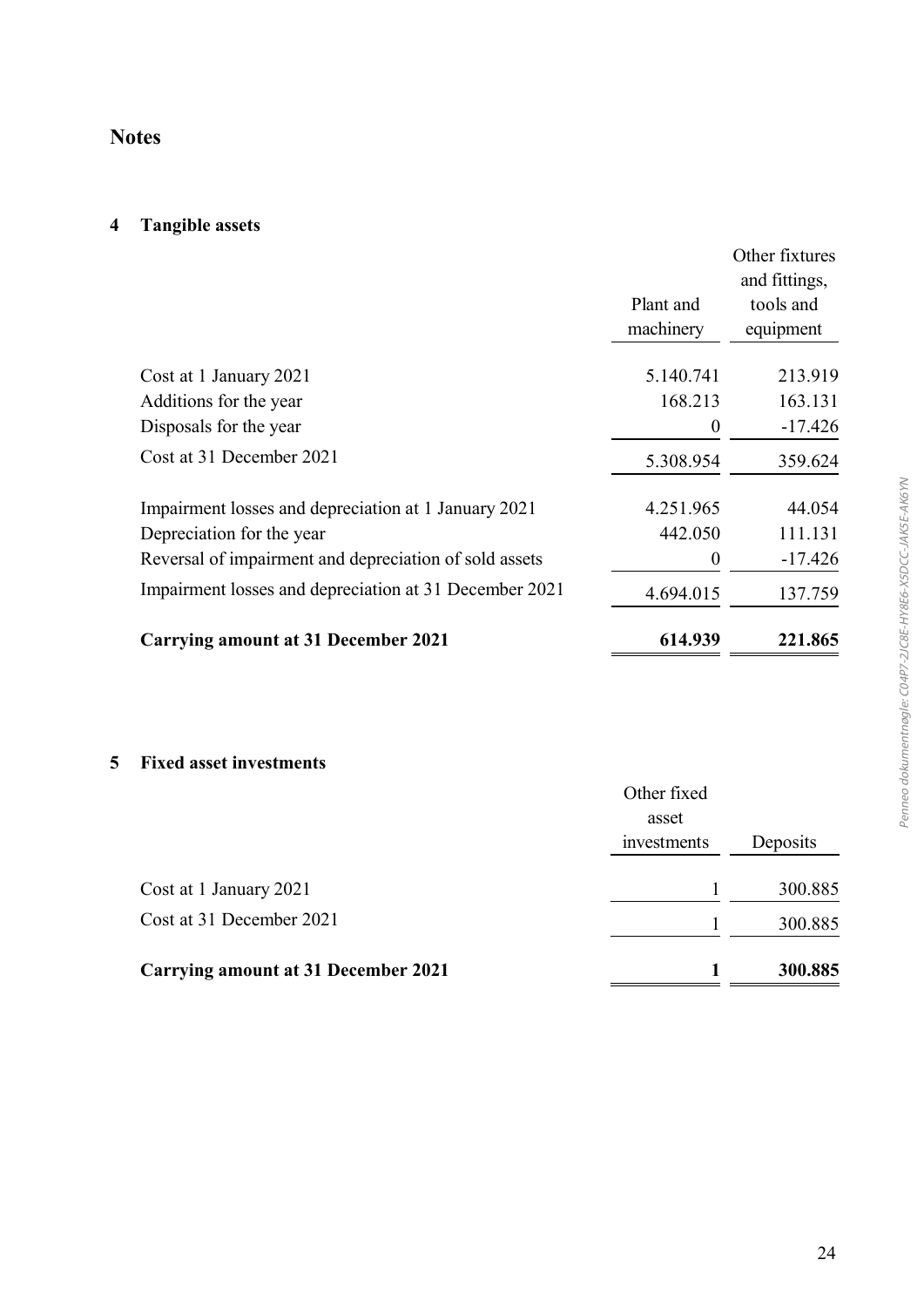#### **6 Equity**

The general meeting decided on the 20 December 2016 to authorize the board of directors to issue warrants of up to 500,000 shares without existing shareholders having pre-emption rights. At total, 335.000 warrants have been issued to the chairman of the board of directors, the CEO and other key employees which the management find exceptionally important for the successful execution of the Company's strategy. 215.000 warrant entitles its holder to subscribe for one share in Photocat A/S of nominally DKK 1 at a price of SEK 19.4 and 120.000 warrant entitles its holder to subscribe for one share in Photocat A/S of nominally DKK 1 at a price of SEK 14.

#### **7 Long term debt**

|                                              | 2021       | 2020             |
|----------------------------------------------|------------|------------------|
|                                              | <b>DKK</b> | <b>DKK</b>       |
| <b>Other credit institutions</b>             |            |                  |
| After 5 years                                | 134.754    | $\boldsymbol{0}$ |
| Between 1 and 5 years                        | 2.110.917  | $\boldsymbol{0}$ |
| Non-current portion                          | 2.245.671  | $\overline{0}$   |
| Other short-term debt to credit institutions | 183.350    | $\boldsymbol{0}$ |
| Current portion                              | 183.350    | $\boldsymbol{0}$ |
|                                              | 2.429.021  | $\boldsymbol{0}$ |
| <b>Shareholders and management</b>           |            |                  |
| Between 1 and 5 years                        | 11.396     | 9.674            |
| Non-current portion                          | 11.396     | 9.674            |
| Current portion                              | $\theta$   | $\boldsymbol{0}$ |
|                                              | 11.396     | 9.674            |
| <b>Other payables</b>                        |            |                  |
| Between 1 and 5 years                        | 941.055    | 349.434          |
| Non-current portion                          | 941.055    | 349.434          |
| Other short-term other debt                  | 350.259    | 592.545          |
| Current portion                              | 350.259    | 592.545          |
|                                              | 1.291.314  | 941.979          |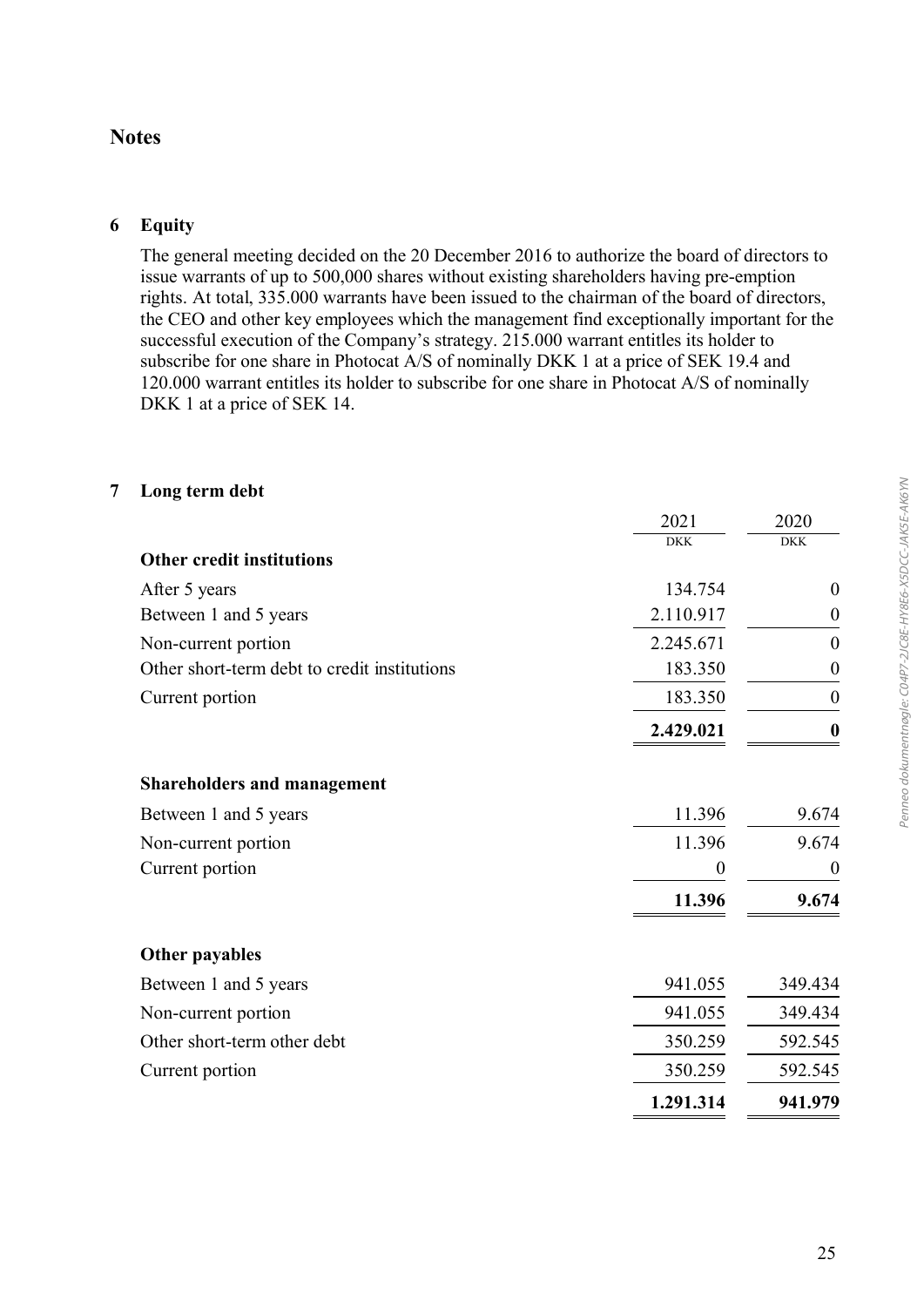#### **7 Long term debt (continued)**

|                                  | 2021       | 2020       |
|----------------------------------|------------|------------|
|                                  | <b>DKK</b> | <b>DKK</b> |
| Deferred income                  |            |            |
| After 5 years                    | 487.512    | $\Omega$   |
| Between 1 and 5 years            | 292.423    | 969.337    |
| Non-current portion              | 779.935    | 969.337    |
| Other short-term deferred income | 189.399    | 454.413    |
| Current portion                  | 189.399    | 454.413    |
|                                  | 969.334    | 1.423.750  |

Deferred income comprises grants received in respect of intangible assets and is recognised over the expected useful life of the assets.

#### **8 Rent and lease liabilities**

The Company has a total rental obligation of DKK 466k (2020: DKK 460k).

### **9 Contingent liabilities**

The company has no other contingent liabilities.

#### **10 Cash flow statement - adjustments**

|                                                  | 1.808.480  | 1.437.246  |
|--------------------------------------------------|------------|------------|
| Other adjustments                                | $-454.416$ | $-454.416$ |
| Tax on profit/loss for the year                  | $-347.481$ | $-383.953$ |
| Depreciation, amortisation and impairment losses | 2.494.953  | 2.190.566  |
| Financial costs                                  | 115.424    | 85.049     |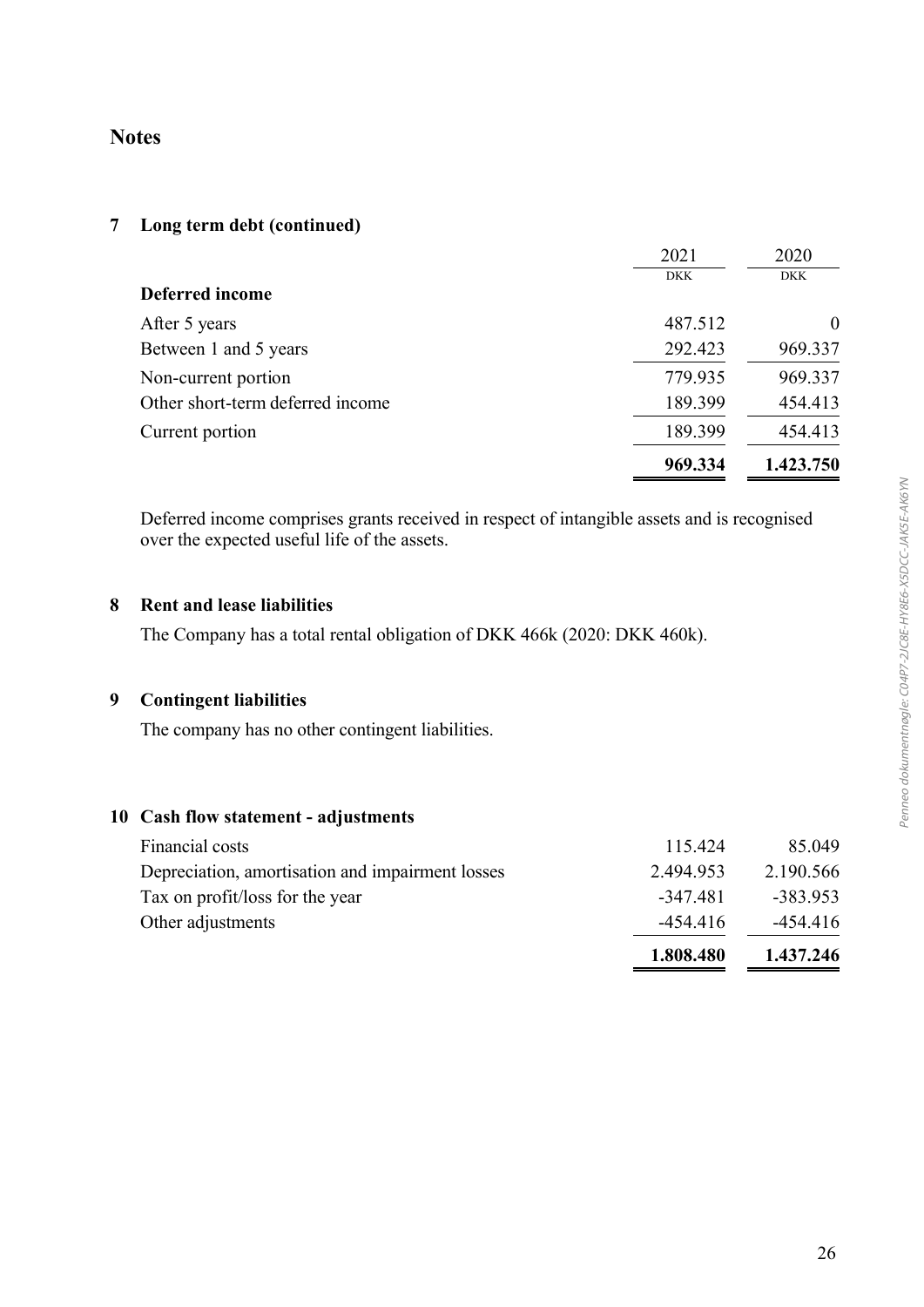|                                                    | 2021         | 2020         |
|----------------------------------------------------|--------------|--------------|
| 11 Cash flow statement - change in working capital | <b>DKK</b>   | <b>DKK</b>   |
| Change in inventories                              | $-323.438$   | 96.809       |
| Change in receivables                              | $-1.591.264$ | $-1.338.976$ |
| Change in trade payables, etc.                     | 1.843.039    | 21.303       |
|                                                    | -71.663      | $-1.220.864$ |